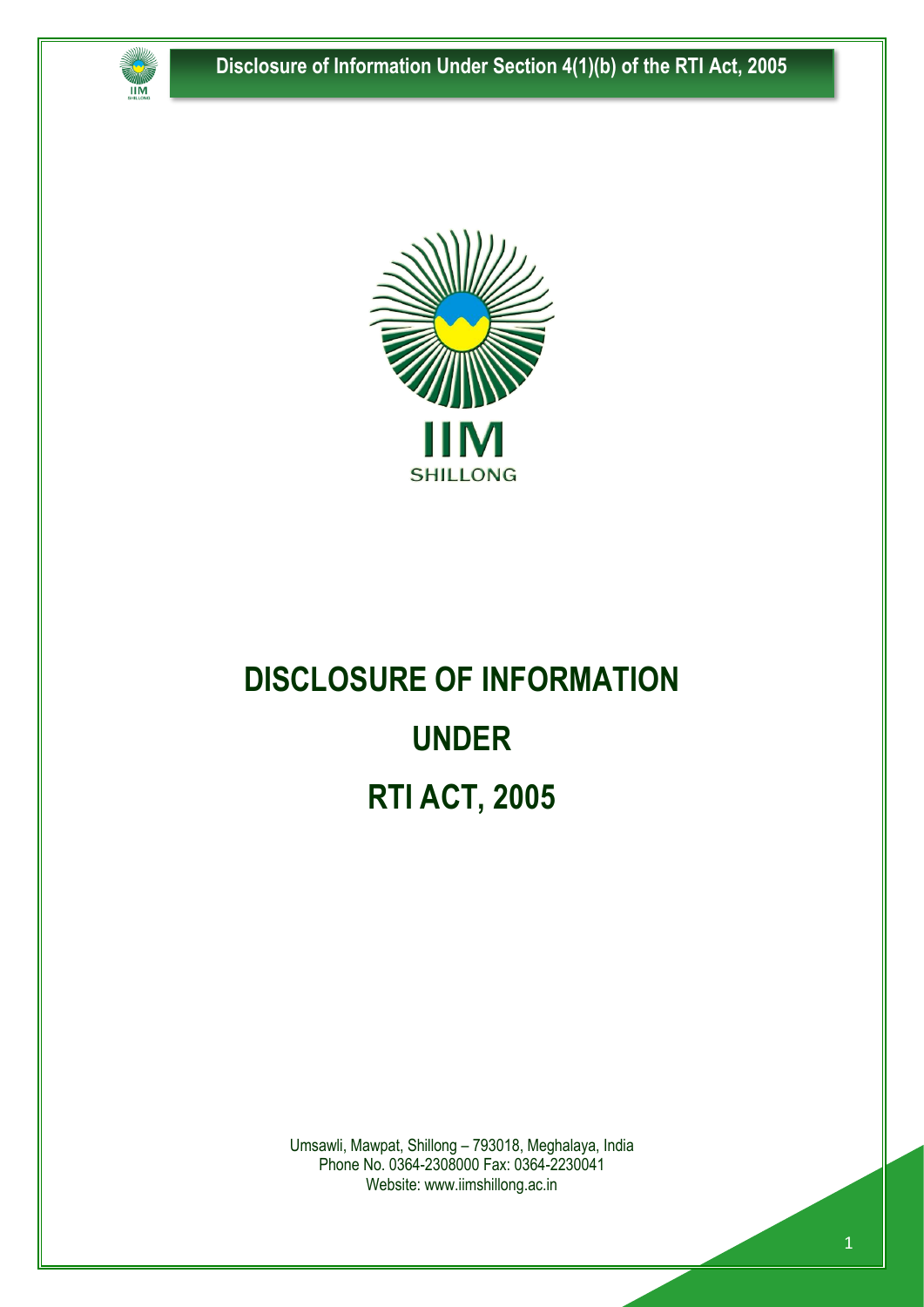

# **CONTENTS**

| <b>Section</b>        | <b>Particulars</b>                                                                                                                                                                                                                                                                                                                      | Page No. |
|-----------------------|-----------------------------------------------------------------------------------------------------------------------------------------------------------------------------------------------------------------------------------------------------------------------------------------------------------------------------------------|----------|
| Section $4(1)(b)(i)$  | Particulars of the Organization, Functions and Duties                                                                                                                                                                                                                                                                                   | 3        |
| Section 4(1)(b)(ii)   | The powers and duties of its officers and employees                                                                                                                                                                                                                                                                                     | 7        |
| Section 4(1)(b)(iii)  | Procedure followed in the decision making process, including channels of<br>supervision and accountability.                                                                                                                                                                                                                             | 16       |
| Section 4(1)(b)(iv)   | The norms set by it for the discharge of its functions                                                                                                                                                                                                                                                                                  | 17       |
| Section $4(1)(b)(v)$  | Rules, regulations, instructions, manuals and records, held by it or under its<br>control or used by its employees for discharging its functions                                                                                                                                                                                        | 18       |
| Section 4(1)(b)(vi)   | Statement of the categories of documents that are held by it or under its control                                                                                                                                                                                                                                                       | 19       |
| Section 4(1)(b)(vii)  | Particulars of any arrangement that exists for consultation with, or representation<br>by, the members of the public in relation to the formulation of its policy or<br>implementation thereof                                                                                                                                          | 20       |
| Section 4(1)(b)(viii) | Statement of the boards, councils, committees and other bodies consisting of two<br>or more persons constituted as its part or for the purpose of its advice, and as to<br>whether meetings of those boards, councils, committees and other bodies are open<br>to the public, or the minutes of such meetings are accessible for public | 21       |
| Section $4(1)(b)(ix)$ | Directory of its officers and employees                                                                                                                                                                                                                                                                                                 | 22       |
| Section $4(1)(b)(x)$  | Monthly remuneration received by each of its officers and employees, including the<br>system of compensation as provided in its regulations                                                                                                                                                                                             | 25       |
| Section 4(1)(b)(xi)   | Budget allocated to each of its agency, indicating the particulars of all plans,<br>proposed expenditures and reports on disbursements made                                                                                                                                                                                             | 26       |
| Section 4(1)(b)(xii)  | Manner of execution of subsidy programmes, including the amounts allocated and<br>the details of beneficiaries of such programmes                                                                                                                                                                                                       | 27       |
| Section 4(1)(b)(xiii) | Particulars of recipients of concessions, permits or authorizations granted by it.                                                                                                                                                                                                                                                      | 28       |
| Section 4(1)(b)(xiv)  | Details in respect of the information, available to or held by it, reduced in an<br>electronic form                                                                                                                                                                                                                                     | 29       |
| Section 4(1)(b)(xv)   | Particulars of facilities available to citizens for obtaining information, including the<br>working hours of a library or reading room, if maintained for public use                                                                                                                                                                    | 30       |
| Section 4(1)(b)(xvi)  | Names, designations and other particulars of the Public Information Officers Public<br>Information Officer & Appellate Authority                                                                                                                                                                                                        | 31       |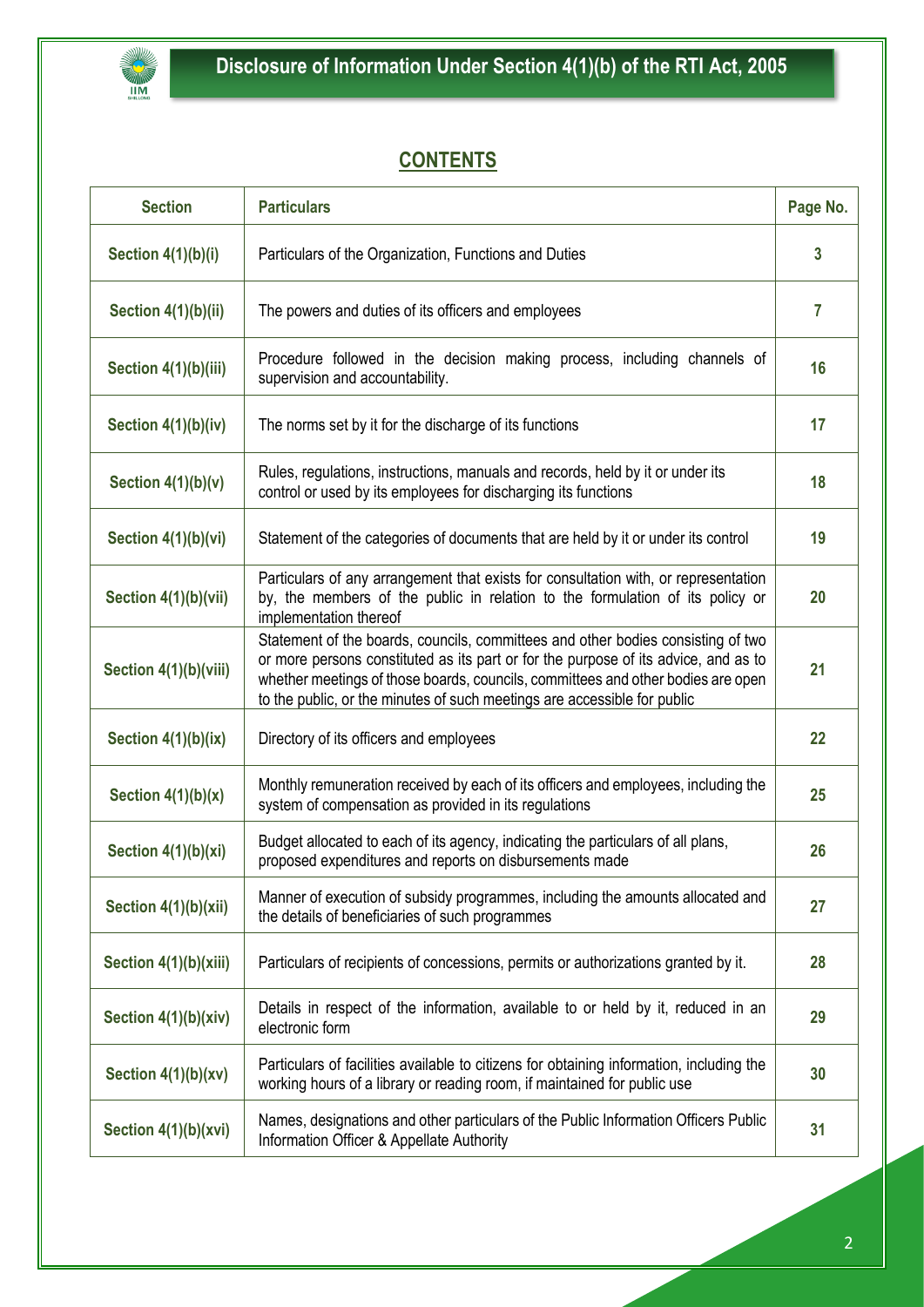

# **1. Particulars of the Organization, Functions and Duties:**

#### **(a) ESTABLISHMENT**

IIM Shillong has been set up with a vision of expansion and mobilization of facilities for offering good quality management education and research in the North Eastern region of India. The decision of coming up with an Indian Institute of Management in the North East was unanimously taken by the Union Minister of Human Resource Development along with the Chief Ministers of the North Eastern States in the Review Meeting held at Shillong during June 2004. Shillong was drafted as the permanent location for the institute after consultation between the Ministry of Development of North Eastern Region (DONER) and the Chief Ministers of States of the region.

#### **(b) VISION, MISSION, OBJECTIVES AND CORE VALUES**

#### ❖ **Vision**

To become an internationally recognized management Institute with a global outlook grounded in Indian values.

#### ❖ **Mission**

To generate and disseminate knowledge in all aspects of management education for sustainable development and to develop innovative leaders with strong ethical values.

#### ❖ **Objectives**

- To impart all-round education to meet the demands for well-trained, high caliber, innovative, socially responsible, environmentally conscious and compassionate management professionals.
- To undertake conceptual and applied research with a multi-disciplinary approach.
- To enhance skills, competences and decision making abilities of the practicing management professionals through continuing management education.
- To provide consultative services for addressing management issues and challenges of organizations.
- To train the people of North-Eastern Region of India to enhance their employability and entrepreneurial capabilities.
- To collaborate and establish linkages with organizations or institutions for mutual enrichment.

#### ❖ **Core Values**

- Openness to new ideas and experiences
- **E** Intellectual freedom
- Self-experimentation and creative pursuit
- Adherence to fair, just and ethical practices
- Compassion for others

#### ❖ **Institute Governance and Management**

IIM Shillong is governed by a Board of Governor and is managed by several Executive Committees, Finance Committee and a Grievance Committee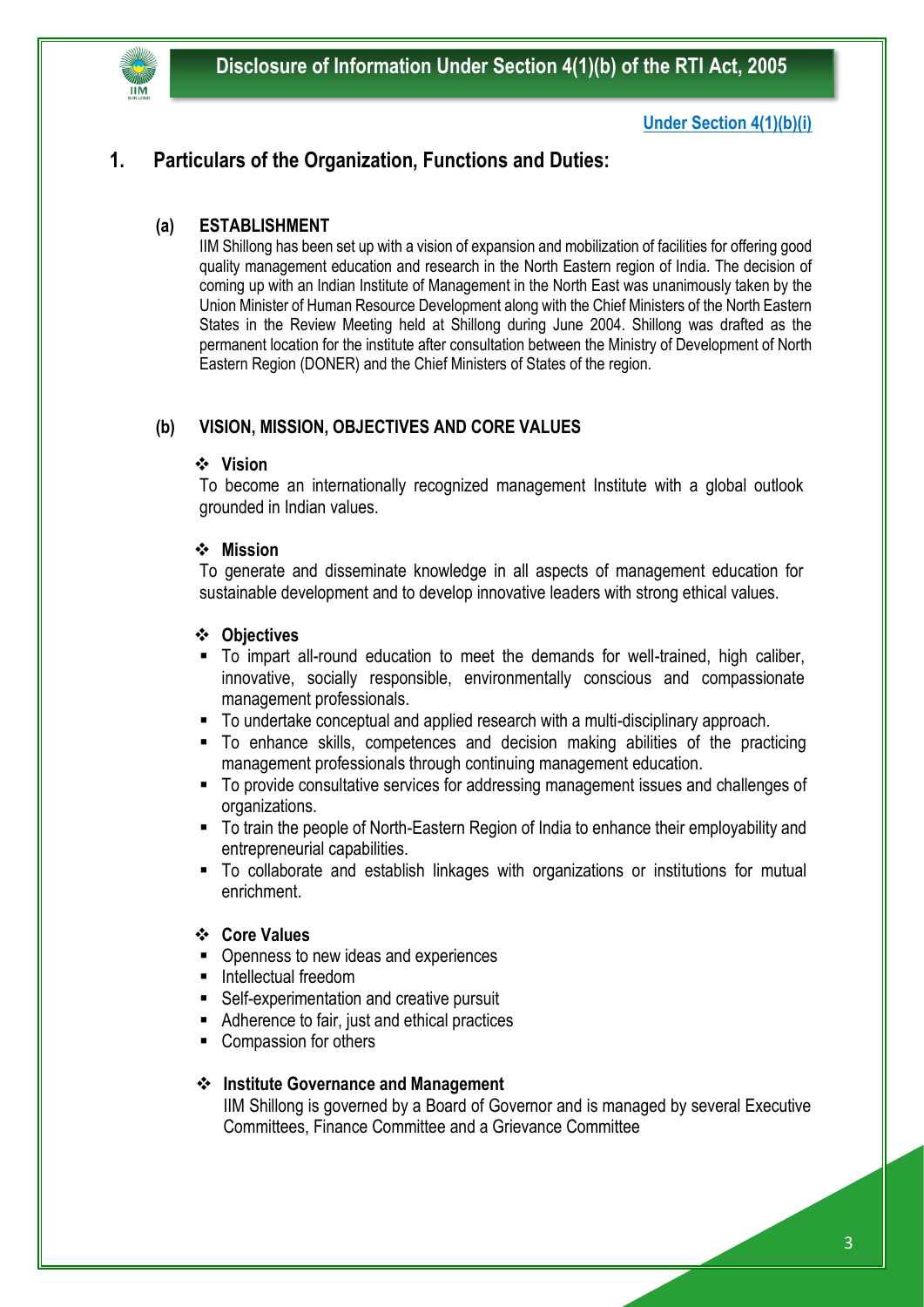

#### **(c) ACADEMIC PROGRAMMES OFFERED:**

IIM Shillong offers the following Academic programmes:

#### ❖ **Master in Business Administration Programme**

The two year, full time, residential Post Graduate Program in Management (PGPM) programme leading to the degree of Master of Business Administration (MBA) is designed to help in imbibing a holistic approach towards solving business and management problems. The programme participants are envisaged to develop analytical and creative thinking abilities and build leadership skills for managing and leading in a dynamic and innovative global environment.

The PGPM curriculum comprises of a blend of core and elective courses, assorted from different functional as well as cross functional areas. The Institute offers ample opportunities for all round development of an individual through a pedagogy structured towards active experiential learning and participant oriented case methodology. It includes a number of seminars and a capstone course designed by industry experts and eminent academicians from India and abroad. The Institute regularly updates its curriculum to reflect cutting edge changes in the business environment and the requirements of the society at large

#### ❖ **Post Graduate Program for Executives (Managing Business in Emerging Economies)**

The Institute designed a Post Graduate Program for Executives, a rigorous curriculum which acquainted practicing managers with the transnational management philosophy that equipped them with adequate management knowledge and skills to captain businesses straddling Indian and International markets. In pursuance to develop managerial excellence, after erudition of Indo-International cross-cultural environment for the successful seven batches, now the Institute broadens the scope of the program to the Post Graduate Program for Executives (Managing Business in Emerging Economies) PGPEx (MBEE), which magnifies the learning opportunities beyond and focuses on inclusive and sustainable business opportunities across Emerging Markets.

#### ❖ **Master in Business Administration (Working Executives)**

This is a Master Degree program exclusively for the working executives and classes are conducted on the weekends (Saturday and Sunday) at Guwahati. The objective of the Masters in Business Management (Working Executives) program is to help in-service professionals to enhance their professional competence. The program would guide participants to discover and develop their potential and help them to assume greater responsibilities and higher managerial roles in their careers.

#### ❖ **Ph.D Programme:**

Through the program the Institute aims to develop a cadre of management thought leaders who are willing to commit themselves to strive for managerial excellence and such values for a Sustainable world. The program is a well-crafted rigorous process of inter-disciplinary training in all functions of management and hosts candidates who want to further their quest for knowledge and produce globally recognized research outcomes.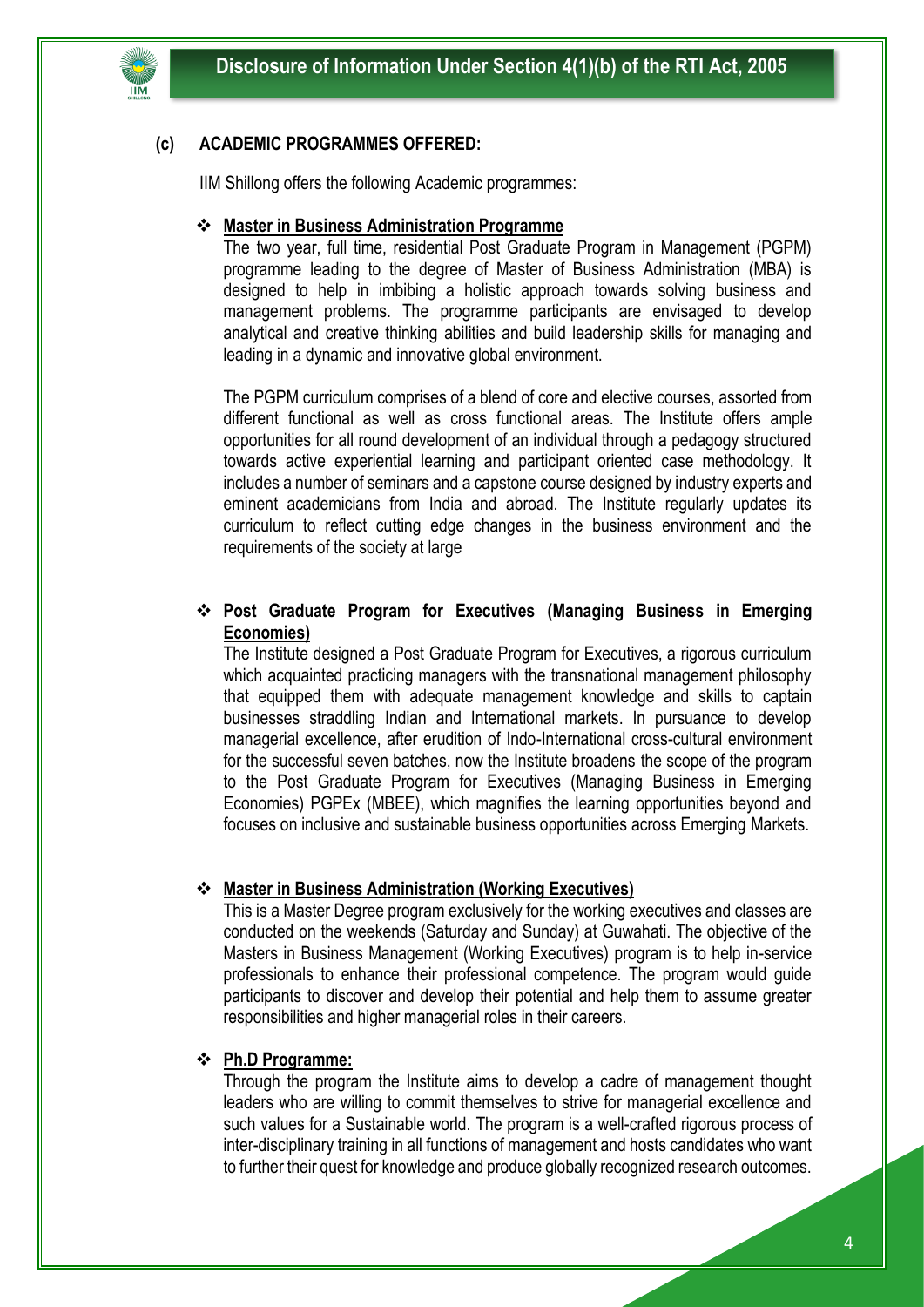

#### ❖ **Ph.D (Working Professionals)**

PhD (Working Professionals) at IIM Shillong is an unique doctoral programme in management for working professionals that envisages to expand the research frontiers of working professionals. This doctoral programme aims to produce graduates skilled in research with both a theoretical and practical understanding of the complex problems facing today's organizations and management professionals. This programme also provides its participants with an excellent opportunity to contribute to the field of management sciences by offering an interdisciplinary and holistic perspective to defining and solving management related problems in the domains of management.

#### **Other Programmes:**

#### ❖ **Management Development Programmes (MDPs)**

The objective of the MDPs is to reequip managerial competencies through short term capacity development programmes for corporate executives and public administrators. These programmes are designed to reflect the evolving realities of business and management practices, and their applications so as to enhance the knowledge and skills of the participants in facilitating their contributions to the future growth of their organizations. The purpose would be reenergizing organizations with contemporary managerial acumen for better performances.

#### ❖ **Certificate Programmes**

Institute offers various certificate programmes in management for diverse target groups with specific managerial skills for enhancing their management competencies.

#### **(d) ABOUT THE LOGO**



The logo of IIM Shillong uses color and imagery from nature - the sun, the sky and the mountains. The portrayal of the sun with its rays spreading across in the half circle above indicates progress and light. Within the yellow circle, mountains are shown, to indicate the location of the institute. The blue color stands for the sky. The definite linear lines at the bottom of the circle suggest that the energy can be channelized. This can also be compared to the skill of the students, which would be enhanced and guided properly.

#### **(e) SERVICES PROVIDED:**

**The following services are provided by the Institute:**

- $\leftarrow$  Teaching
- **E** Research
- $\leftarrow$  Consultancy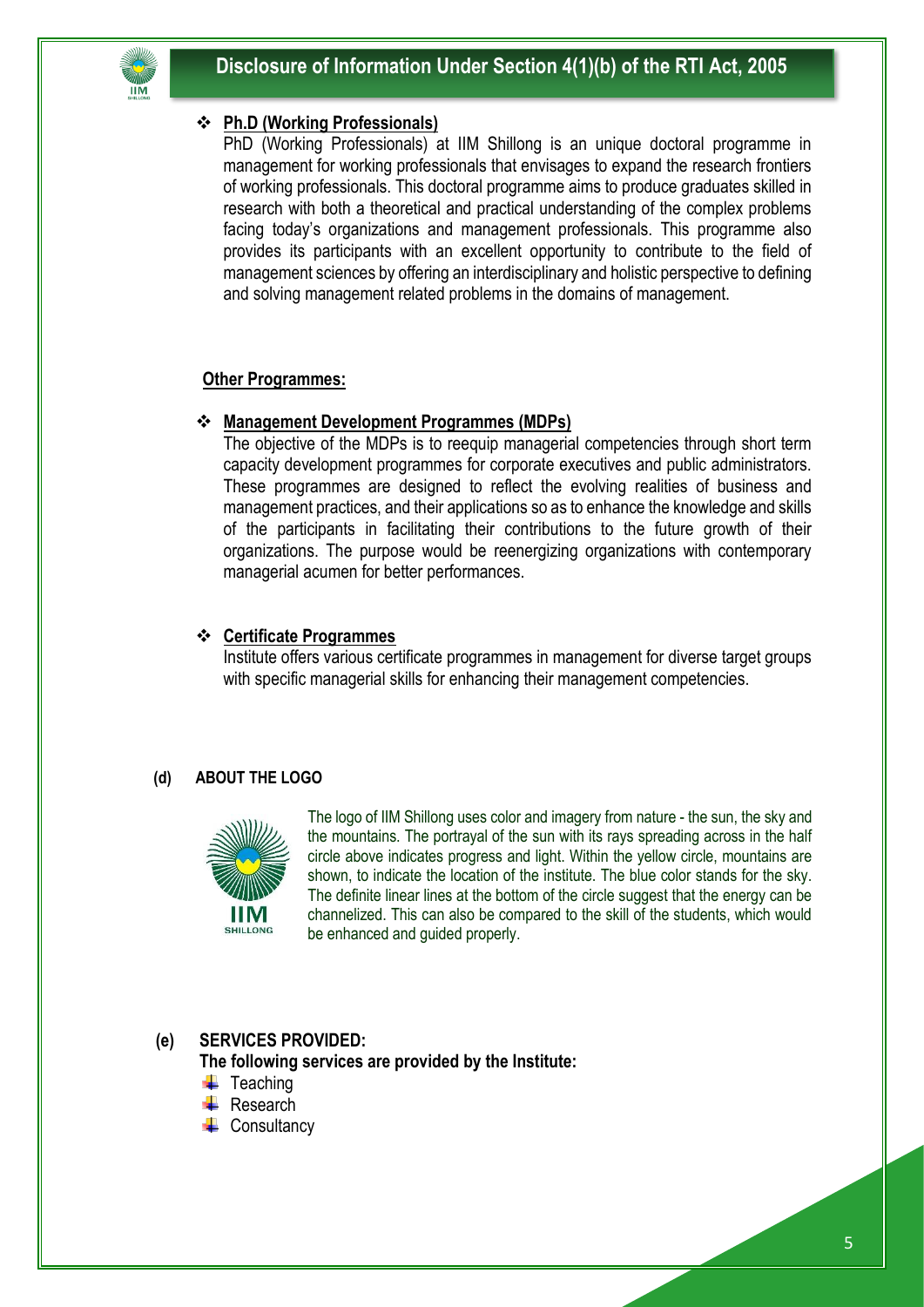

#### **(f) ADDRESS AND CONTACT DETAILS:**

#### **Address for Correspondence:**

Indian Institute of Management Shillong Umsawli, Mawpat Shillong – 793018 Meghalaya, India

#### **Email IDs:**

**IIM** 

| Director                            | director@iimshillong.ac.in |
|-------------------------------------|----------------------------|
| <b>Chief Administrative Officer</b> | cao@iimshillong.ac.in      |

### **Phone & Telefax Nos.:**

| 1. Reception: | Phone: 0364-2308000                      |  |
|---------------|------------------------------------------|--|
| 2. Director   | Phone: 0364-2308005    Fax: 0364-2230041 |  |

**3.** CAO Phone: 0364-2308020

#### **(g) INSTITUTE WORKING HOURS:**

#### **The Institute working hours is from 9.00am to 5.30pm (Monday to Friday)**

The Institute remains closed on Saturdays, Sundays, Closed Holidays (as per selected holiday list of the Government of India) and Local holidays (as per selected holiday list of the State Government of Meghalaya).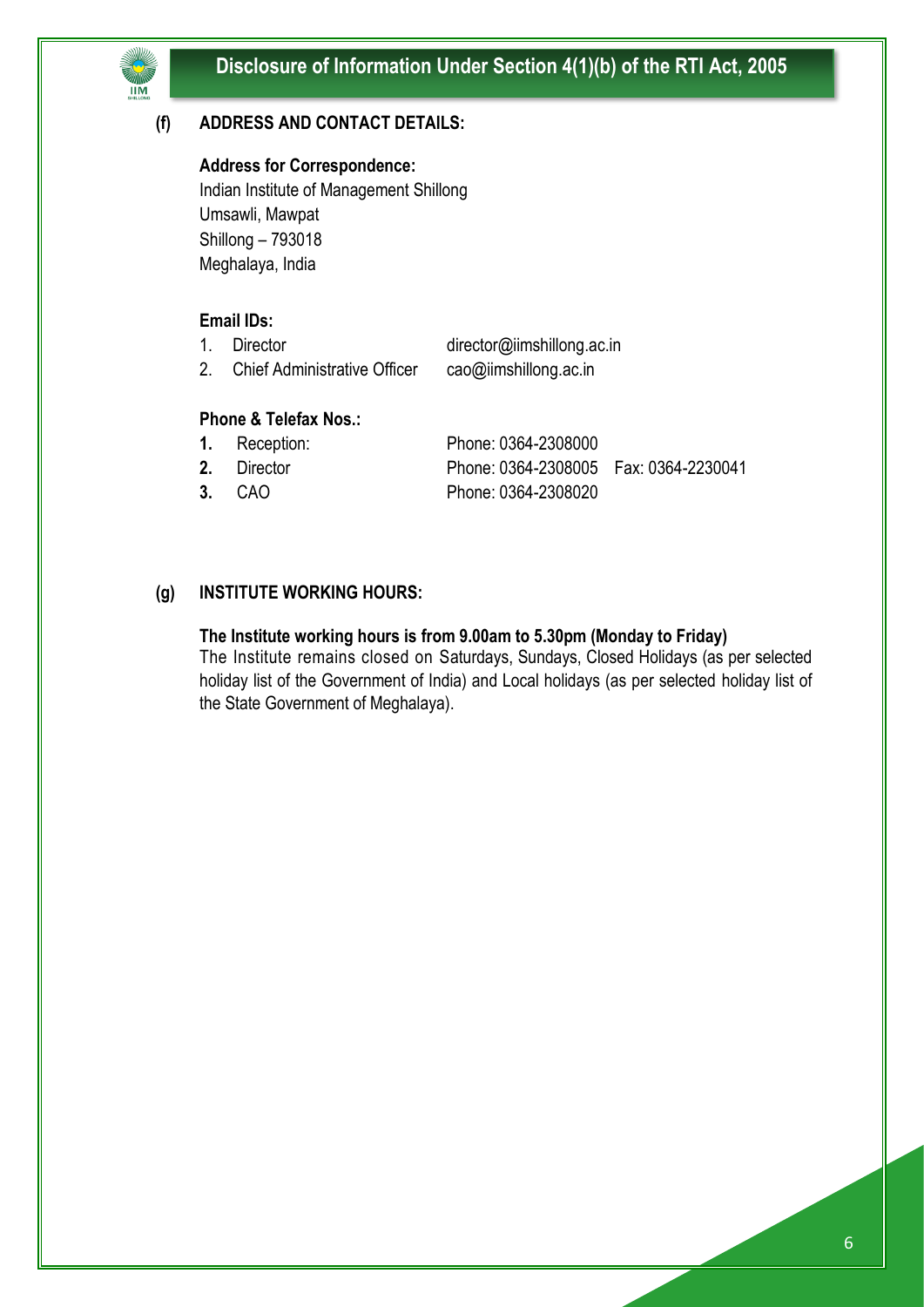

# **4. The powers and duties of its officers and employees:**

#### **1. Chief Administrative Officer:**

The Chief Administrative Officer is responsible for supervising, coordinating and executing all administrative functions of the Institute. He/she is accountable and reports to the Director of the Institute. He/she is also responsible for making correspondence with the Ministry and other departments, or any other responsibilities as assigned.

#### **2. Finance Officer:**

Overall in charge of Finance and Accounts Office and is responsible for maintenance of accounts, disbursement, investment, statutory auditing, preparing budget estimates and tax and other statutory requirements or any other responsibilities as assigned.

#### **3. Librarian**

- Establish and implement library and information policies and procedures.
- Develop and manage convenient, accessible library and information services.
- Establish and manage the budget for library and information services, technology and media.
- Manage online resources, assessment and maintenance of records for the same.
- Manage procurement of books, journals, periodicals etc. and maintain records for the same.
- Procurement of Cases for Academic Programmes.
- Analyze and evaluate library and information services, technology and media service requirements.
- Prepare reports related to library and information services, technology and media services, resources and activities.
- Monitoring of the VTLS Virtual and RFID Library Management System.
- Any other responsibilities as assigned.

#### **4. Manager (Corporate Affairs & Public Relations)**

- Overall in charge of the Corporate Affairs, Placement & Public Relations and Social Media of the Institute.
- Liaise with the Corporates, PSUs, Multinational Companies, Government organizations for various public relation and related activities.
- Liaise with PR agencies and media on media relations.
- Building relations with the corporate and the government
- Interaction with company executives for Summer Internship and Final Placement.
- Company visit and arrangement of Corporate Talk for students.
- Plan and administer an academic placement and recruitment program.
- Coordinate with students, potential students, alumnus, staff, and faculty on career related issues of the students.
- Plan, schedule, and deliver presentations on career development, career skills, and career opportunities.
- Oversee day to day placement, career development and PR related activities.
- Coordinate PR related activities with faculty, students, and the business community.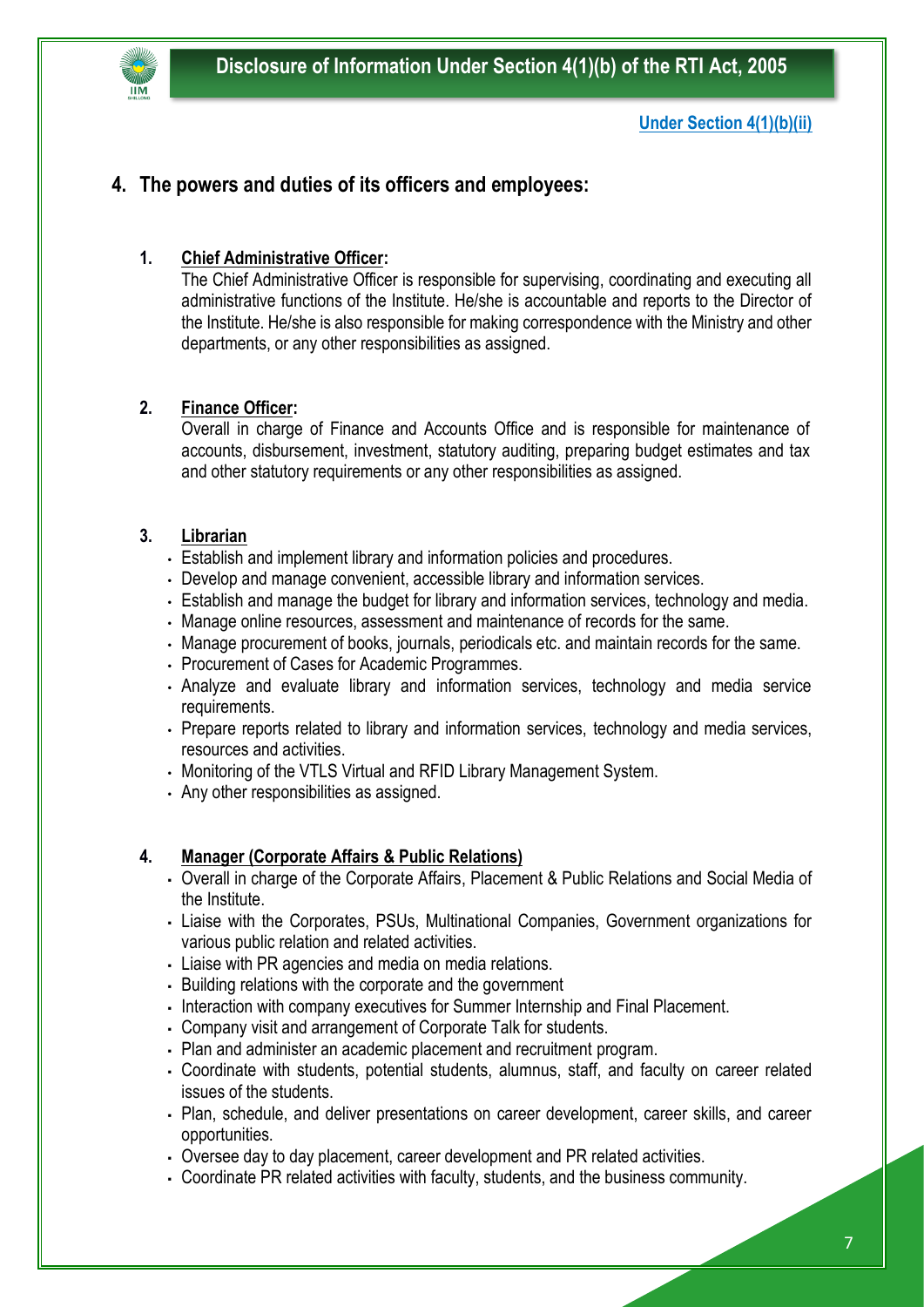

- Coordinate and collaborate with other placement offices.
- Represent the organization at various community and / or business meetings; promote existing and new programs and / or policies.
- Maintain contact with employers to obtain information on job opportunities, to develop and enhance working relationships, and to facilitate placement of students.
- Maintain a database of employment possibilities and resources.
- Assist students in the job search and advise them on procedures for obtaining employment.
- Coordinate or provide training in writing resumes, completing applications and interviewing.
- Ensure strict confidentiality of student records.
- Coordinate all the Alumni related activities.
- Carry out the duties assigned by the Dean Alumni and External Relations / Chairperson Student Affairs, Placement/ Chief Administrative Officer.
- Carry out any other duties as assigned

#### **5. Executive Engineer cum Estate Officer**

- Responsible for overall planning, implementation of decisions and supervision in respect of:
- maintenance of buildings
- maintenance and development of lawns, gardens and other open spaces
- Looking after various civic amenities such as water supply, electricity, roads, drainage and sanitation.
- Provision of Accommodation for Staff and Students.
- Custodian as estate officer of the land, buildings and all the civil and electrical assets except furniture.
- Carry out the duties assigned by the Director / Chief Administrative Officer.
- Any other responsibilities as assigned.

#### **6. Accounts Officer**

- Will work under the supervision of the Finance Officer / Chief Administrative Officer.
- Assist and work in tandem with the Finance Officer with regard to all audit obligations of the Institute.
- Check & control the entire process of purchase of stores and advice the Administration.
- Follow-up with the various statutory and legal requirements like IT, VAT, ST, PT etc. in connection with finance and accounting functions of the Institute as per existing rule in force.
- Monitor the accounting activities independently on assigned job of the staff in carrying out the day to day work of the Accounts office.
- Prepare the Statement of Annual Accounts & Budget of the Institute, Bank Reconciliation & liaise with banks etc. taking the direct help of Accountant and Cashier within the stipulated period as per Government of India guidelines.
- Maintain internal control and to review the monthly progressive statement of receipts and expenditure, advances & adjustments thereof and control on expenditure as per budgetary allocation etc. for information to the authority.
- Preparation of the Outcome Budget and implementation of PFMS.
- Carry out the duties as assigned.

#### **7. Audit Officer**

- Audit, review and evaluate the internal system of management control and assess their adequacy and effectiveness.
- Assist the Institute in improvement of Internal Controls and review administrative procedures.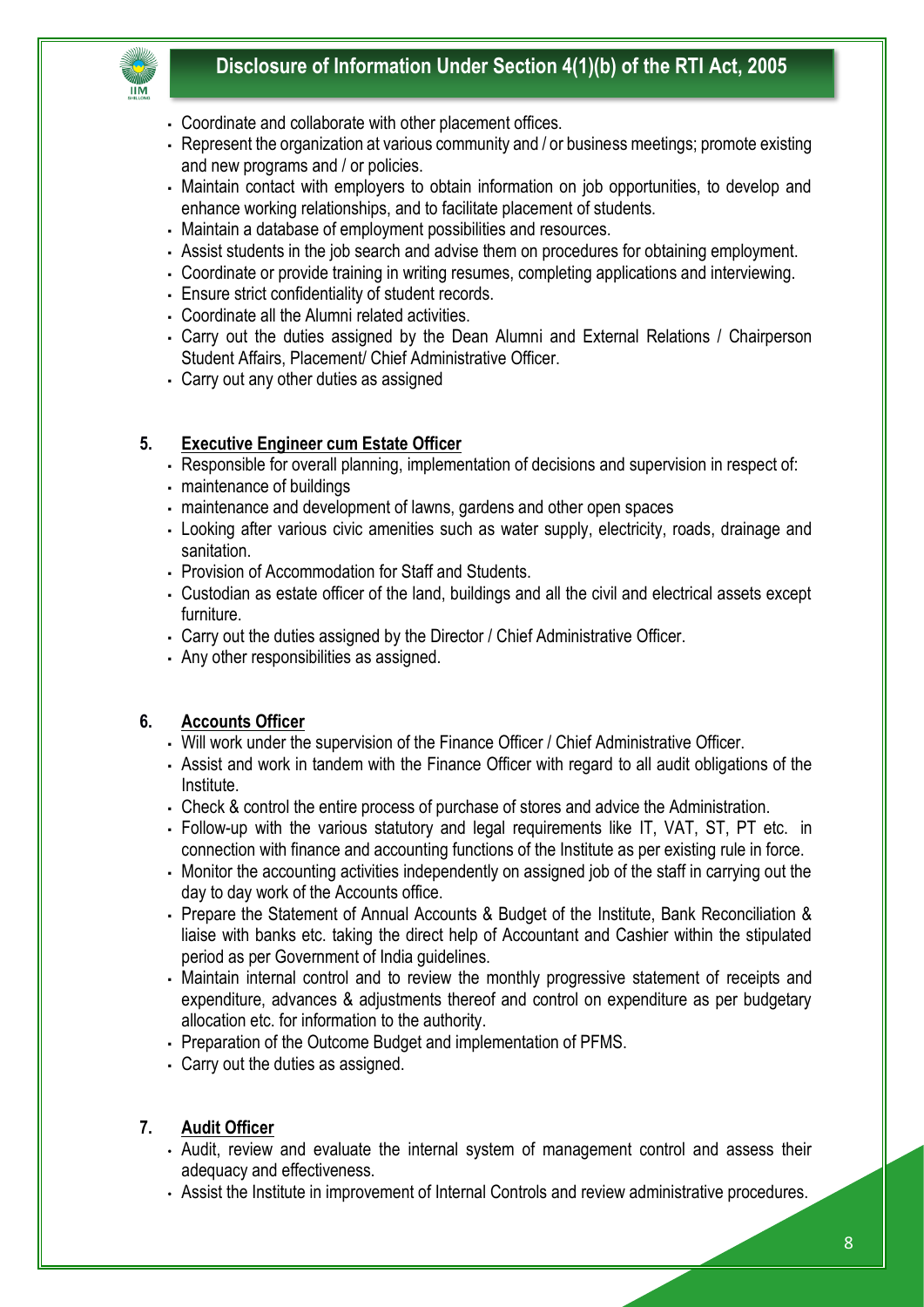

- Inspect, examine and audit bills received by the Accounts Section.
- Examine the cases having financial implications, received from different departments.
- Assist the authorities in interpretation of Service Rules especially where public money is involved.
- Ensure that General Financial Rules of Government of India and other rules & regulations of the Institute are compiled with.
- Will oversee pre, internal, statutory, and C&AG audits and ensure compliance of guidelines.
- Assist Finance Officer in preparing replies to audit paras
- Prepare, disseminate, and ensure awareness of compliance guidelines to the user departments.
- Any other responsibilities as assigned.

#### **8. Resident Medical Officer**

- Will be in charge of the Wellness Centre at Institute's campus.
- Will look after all administrative work of Institute Well Centre.
- Will be required to stay in the campus to provide 24 hours medical attention to employees and students of the Institute.
- To provide health related advice to the Institute functionaries.
- To maintain medical records of Institute's employees and students who had undertaken medical consultation.
- To liaise with approved hospitals for medical treatment of the employees and students of the Institute.
- Verify and countersign all the reimbursement Medical bills of the Institute's employees.
- To ensure availability of essential medicinal stock in the Wellness Centre for providing immediate treatment/first aid, etc.
- To ensure sanitation is maintained in the campus and take rounds of hostels, mess, kitchen, etc. and submit monthly report of the same.
- Any other duties as assigned.

#### **9. Administration Officer (Administration & HR)**

- Will look after all administrative and personnel matters of Institute.
- Maintain and verify the leave records of employees and other service matters.
- Liaise with other external departments etc. for the requirements of the Institute.
- Supervise and look after the day to day administrative work and requirements.
- Ensure the upkeep of Transport of the Institute.
- **Ensure timely submission of reports etc.**
- Look after all recruitment process in the Institute.
- Carry out the duties assigned by the Chief Administrative Officer.
- Any other responsibilities as assigned.

#### **10. Administration Officer (Academics)**

- Responsible for providing administrative support to various academic programmes of the Institute, starting from joining in the programmes.
- Keeping track of students' profile.
- Scheduling of classes, examinations etc.
- Keeping record of grades of students.
- Communication with teaching faculty.
- Scholarships of Students.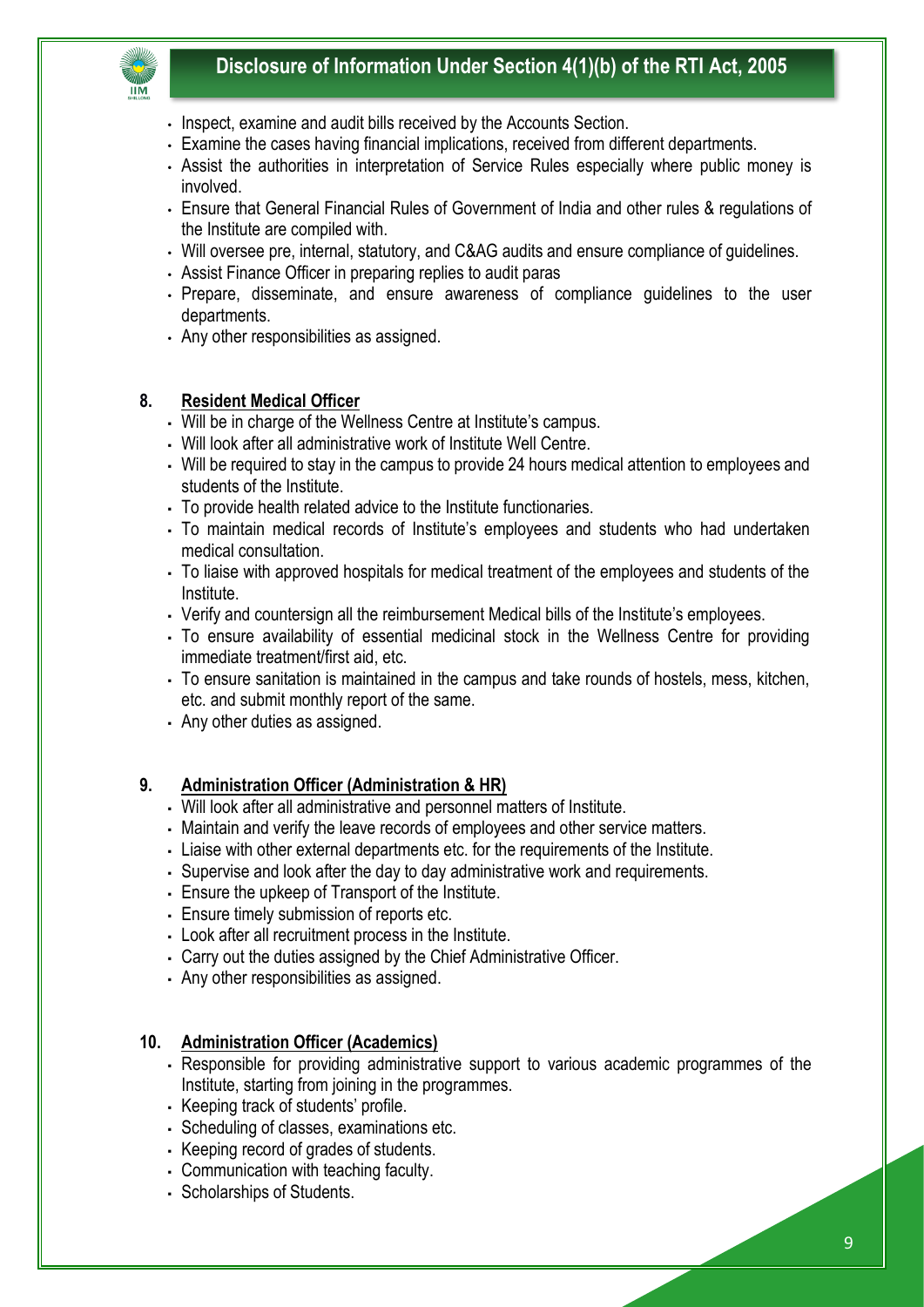

- Insurance claims of Students.
- Communication with students.
- Organizing review meetings.
- Declaration of results after the approval of the competent authority.
- Arrangement of seminars, convocation and other functions of the Institute.
- Carry out the duties as assigned by Dean (Academics)/ Chairperson (PGP)/Chairman (FPM)/ Chairperson (PGPEX/ Chairperson CEDNER/ Chief Administrative Officer.
- Any other responsibilities as assigned.

### **11. Administration Officer (Student Affairs & Placement )**

- Will work under the supervision of the Manager (Corporate Affairs, Placement and PR).
- Liaise with the Corporates, PSUs, Multinational Companies, Government organisations for various public relation and related activities.
- Liaise with PR agencies and media on media relations.
- Interaction with company executives for Summer Internship and Final Placement.
- Company visit and arrangement of Corporate Talk for students.
- Maintain contact with employers to obtain information on job opportunities, to develop and enhance working relationships, and to facilitate placement of students.
- Maintain a database of employment possibilities and resources.
- Assist students in the job search and advise them on procedures for obtaining employment.
- Coordinate or provide training in writing resumes, completing applications and interviewing.
- Ensure strict confidentiality of student records.
- Undertake travels for career development and PR activities as per the Institute requirements.
- Maintain and record the placement statistics of students.
- Maintain all records as per administrative requirements of the Institute.
- Carry out the duties assigned by Chairperson- Student Affairs and Placement and PR/Manager (Corporate Affairs, Placement and PR)/Chief Administrative Officer
- Carry out any other duties as assigned.

#### **12. Administration Officer (Web Enabled Education & Outreach Programme)**

- Responsible for overall planning, implementation of decisions and supervision in respect of Web Enabled Education and Outreach Programmes in the Institute.
- Assist in developing and deploying methodologies and procedures in the Web Enabled Education and Outreach Programmes.
- Apply communication, analytical and problem-solving skills to help the Institute streamline the processes and procedures on Web Enabled Education and Outreach Programmes.
- Developing and implementing plans/programme for all Web Enabled Education and Outreach Programmes users.
- Assist in developing a role-based curriculum and designing materials for end users.
- Carry out the duties assigned by Chairperson (Web Enabled Education and Outreach Programmes)/Chief Administrative Officer.
- Custodian of various software and administer passwords pertaining to Web Enabled Education and Outreach Programmes and will be responsible to ensure that confidentiality of the said passwords is maintained and that no piracy of the software procured by the Institute ever takes place.
- Any other responsibility as assigned.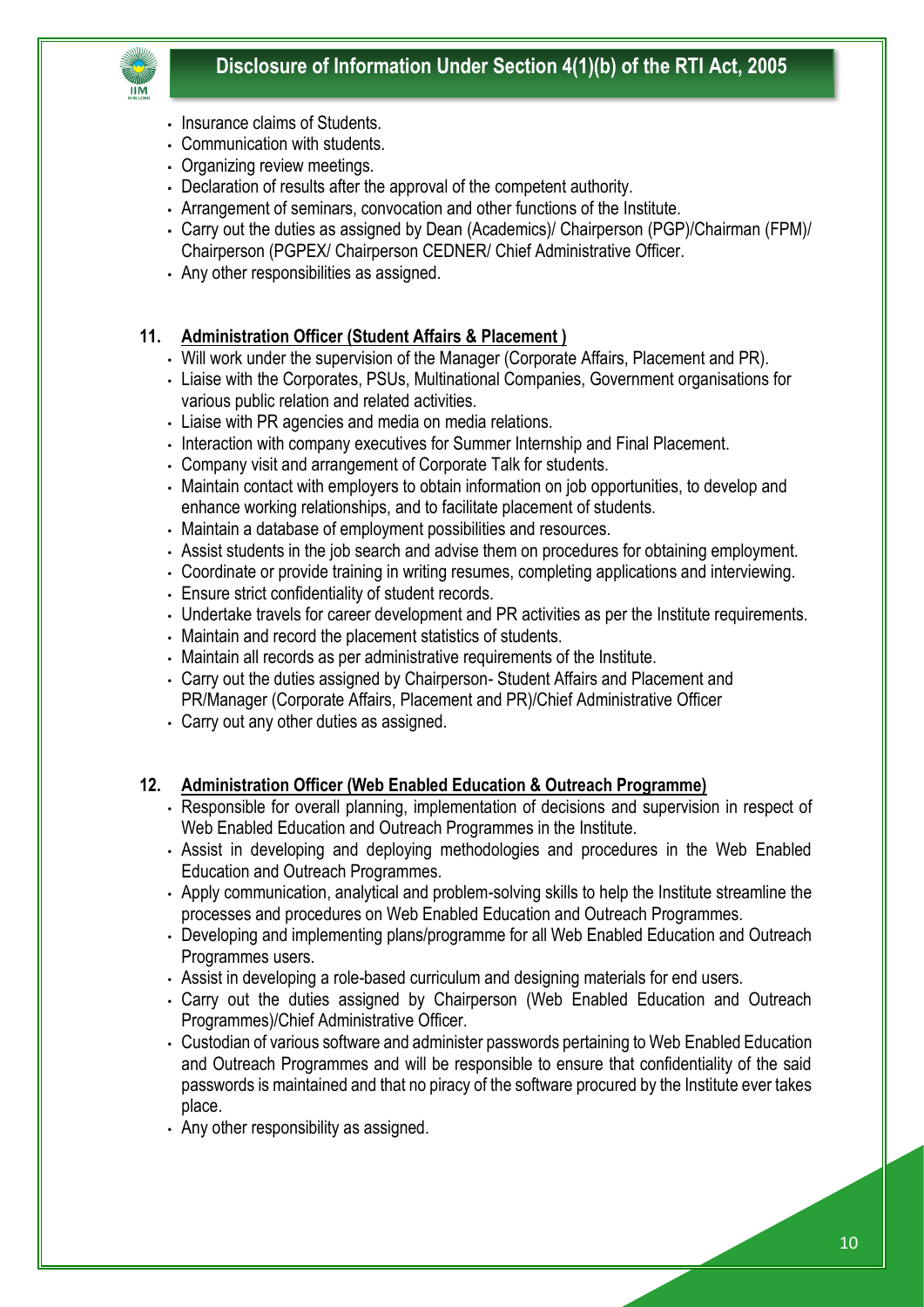



#### **13. Administration Officer (Executive Education and Professional Practice)**

- Responsible for providing administrative support to the Certificate Programmes, MDPs & Consultancy and other such programmes of the Institute.
- Keeping track of students/ participants/clients profile.
- Scheduling of classes, courses, examinations etc.
- Keeping record of grades of students/participants.
- Communication with teaching faculty.
- Communication with students/participants/clients.
- Organizing review meetings.
- Declaration of results after the approval of the competent authority.
- Arrangement of seminars, convocation and other functions of the Institute related to the Executive Education programme.
- Providing support and taking care of all the arrangement related to MDPs etc.
- Carry out the duties as assigned by Chairperson MDP and Chief Administrative Officer.
- Any other responsibilities as assigned.

### **14. Officer (IT & ERP)**

- Responsible for overall planning, implementation of decisions and supervision in respect of IT and ERP and Institute Website related matters in the Institute.
- Assist in developing and deploying methodologies and procedures in the IT/ERP/ Website process.
- Apply communication, analytical and problem-solving skills to help the Institute streamline the administrative, accounting processes and procedures on ERP.
- Developing and implementing training plans for all IT/ ERP/ Website users.
- Assist in developing a role-based training curriculum and designing training materials for end users.
- Carry out the duties assigned by Chairperson, IT, ERP and Website Committee/ Chief Administrative Officer.
- Custodian of various software and administrator passwords and will be responsible to ensure that confidentiality of the said passwords is maintained and that no piracy of the software procured by the Institute ever takes place.
- Any other responsibility as assigned.

#### **15. Security Officer**

- To look after all security arrangements in and around the campus.
- To handle the security personnel of the Institute, supervise their work and submit a monthly report to Chief Administrative Officer.
- To supervise patrolling around the campus and to prevent and detect signs of intrusion and ensure security of doors, windows, and gates.
- To answer to alarms and investigate disturbances.
- To monitor and authorize entrance and departure of employees, visitors, and other persons to guard against theft and maintain security of premises.
- To write reports of daily activities and irregularities, such as equipment or property damage, theft, presence of unauthorized persons, or unusual occurrences.
- To liaise with police/fire department in cases of emergency, such as fire or presence of unauthorized persons.
- To look after the house keeping services of the Institute
- Carry out the duties assigned by the Director/ Chief Administrative Officer.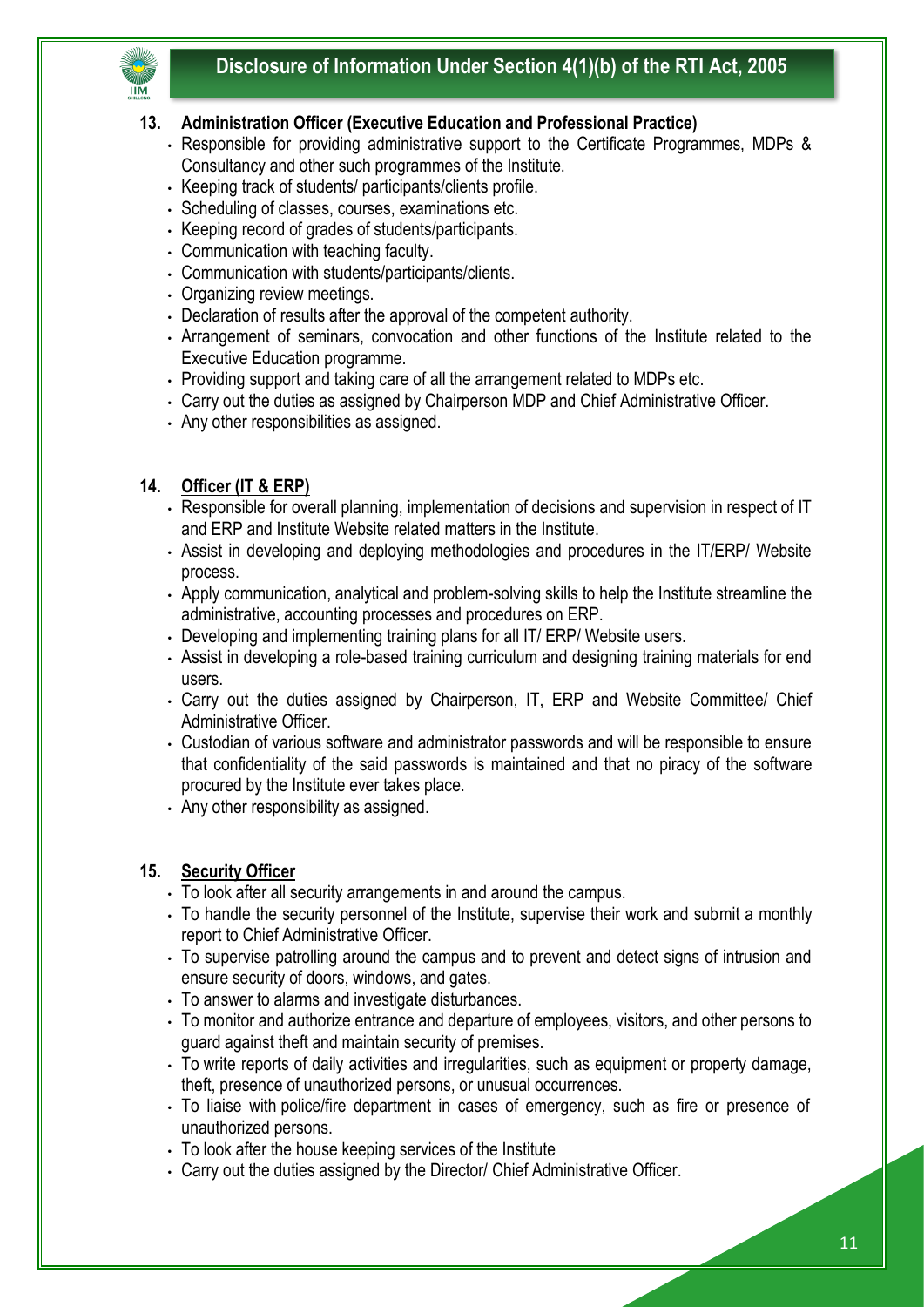

#### **16. System Analyst**

- Responsible for smooth running of all Information Technology and Communication devices of the Institute and maintain stock of all IT equipment and devices. The IT system of the Institute is expected to function with minimum MTBF (Mean Time between Failures) and to ensure that the system does not have a setback.
- Responsible for liaison between the service and support personnel from different vendors to ensure the smooth running of the IT infrastructure.
- Conducting user training on all IT and communication devices and is expected to assist the IT Committee in procuring IT and Communication infrastructure.
- Access to various software and administrator passwords and will be responsible to ensure that confidentiality of the said passwords is maintained and that no piracy of the software procured by the Institute ever takes place.
- Suggest from time to time the areas that require up-gradation and will be responsible to take regular backup of the data.
- Carry out the duties as assigned by Chairperson IT, ERP and Website Committee/Officer (IT and ERP).
- Any other responsibilities as assigned.

#### **17. Store and Purchase Officer**

- Inviting tenders/quotations from approved vendors/suppliers.
- Preparation of comparative statements, purchase order etc.
- Preparation of list of vendors/suppliers.
- Purchase of consumable items, stationery & printing, capital items etc.
- Purchase of technical items like Computers and other equipment.
- Verification of all items received.
- Maintenance of Stock Register and Asset Register for all items received.
- Maintaining records of all stocks issued.
- Verification and forwarding of Bills for payment.
- Prepare budget in respect of stores for all consumables and capital items.
- Quality Control.
- Stock verification.
- Carry out the duties assigned by Chief Administrative Officer.
- Any other responsibilities as assigned.

#### **18. Centre Coordinator (for Dr APJ Abdul Kalam Centre for Policy Research and Analysis)**

- Responsible for providing administrative support to Dr APJ Abdul Kalam Centre for Policy Research and Analysis of the Institute
- To plan and execute projects in the region, especially in development planning
- To undertake action research and analysis
- To network with various institutes throughout North-East India and establish an institutional network to provide the knowledge breakup.
- Liaise with Government, PSUs, Corporates and all other stakeholders
- Carry out any other duties as assigned by the Institute

#### **19. Secretary to the Director**

• Overall supervision of the Director's Secretariat.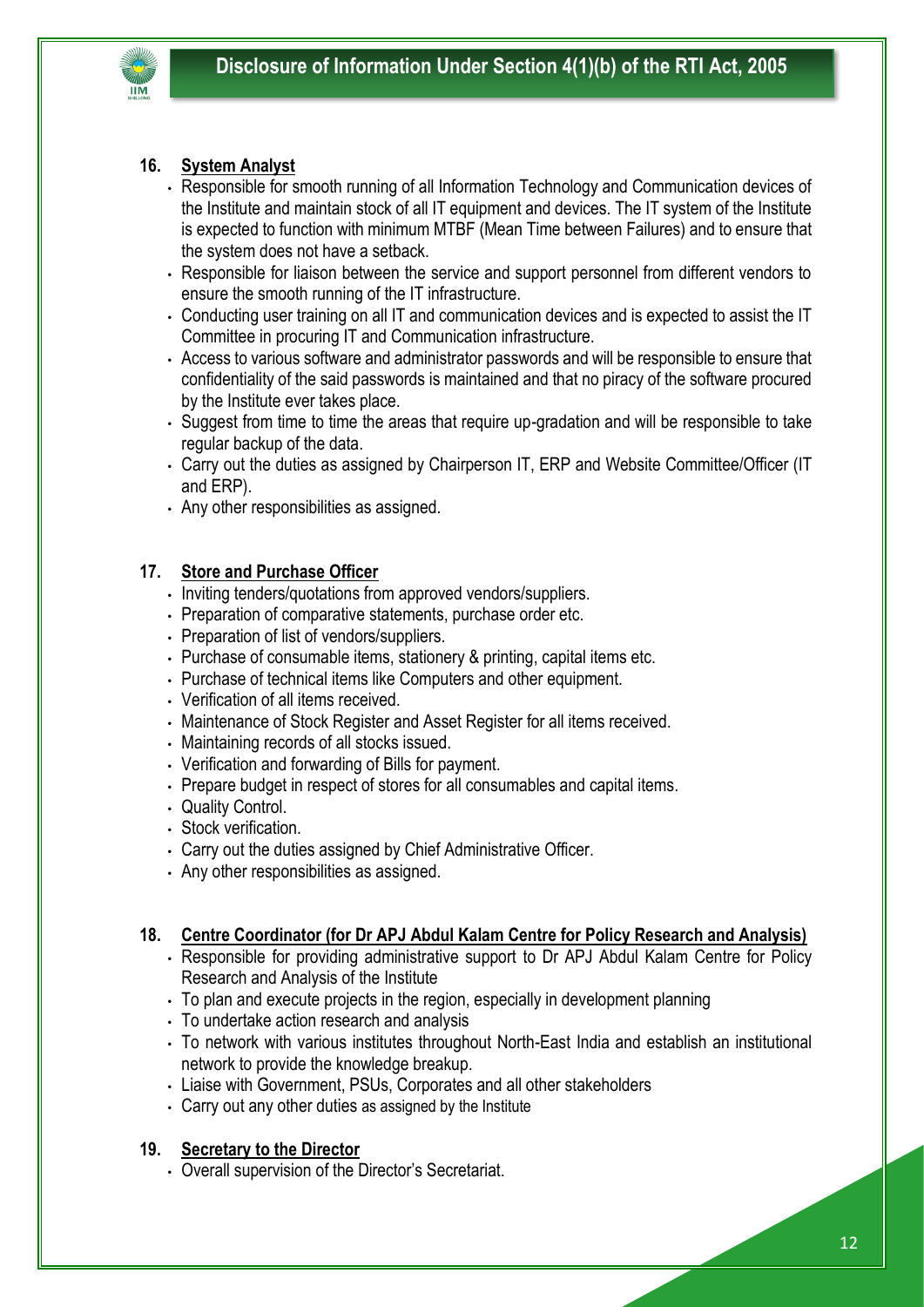

- Devising and maintaining office systems, including data management and filing of records and documents.
- Arranging travel and accommodation for the Director.
- Scheduling meetings of the Director and provide general assistance during presentations, meetings etc.
- Screening telephone calls, enquiries and requests.
- Scheduling meetings of visitors with the Director.
- Organizing and maintaining diaries and making appointments.
- Dealing with incoming email, faxes and post.
- Taking dictation and minutes.
- Producing documents, briefing papers, reports and presentations to the Director as and when required.
- Making oneself available as and when required apart from normal office hours.

#### **20. Personal Assistant**

- Taking dictation and typing the same.
- Drafting notes, letters etc. for internal and external correspondence.
- Preparation of reports etc. assigned from time to time.
- Arrangement of travel plans etc.
- Maintenance of proper records, registers, files etc.
- Any other responsibilities as assigned.

#### **21. Accountant**

- Maintenance of Accounts.
- Preparation of Budget estimates.
- Processing of bills, investments.
- Finalization of accounts.
- Fund management of research/consultancy/projects.
- Fulfilling audit requirements of various auditors etc.
- Assisting Finance Officer and Accounts Officer.
- Carry out the duties as assigned.

#### **22. Office Assistant**

- Assisting in all administrative matters of the section where he / she is posted.
- Any other work as assigned from time to time.

#### **23. Cashier**

- Maintenance of Accounts.
- Preparation of Budget estimates.
- Processing of bills, investments.
- Finalization of accounts.
- Fund management of research/consultancy/projects.
- Fulfilling audit requirements of various auditors etc.
- Assisting Finance Officer and Accounts Officer.
- Carry out the duties as assigned.
- Receive and payment by cash, check, credit cards, vouchers, or automatic debits.
- Issue receipts, refunds, credits.
- Writing of cash books, BRS, filling of VAT and TDS challans etc.

#### **24. Library Information Assistant / Library Assistant**

• Cataloguing of books & Classification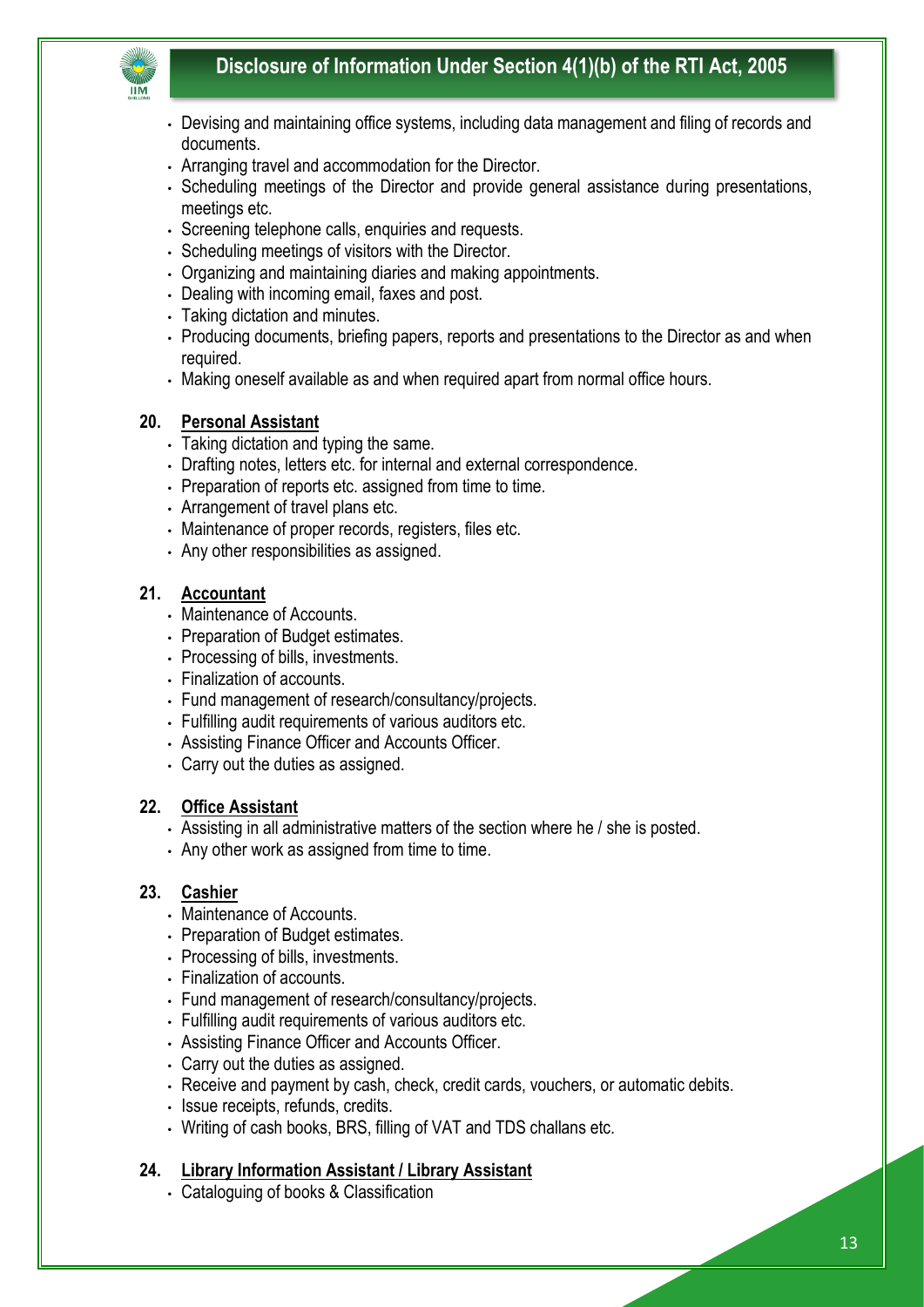



- Maintenance of circulation and membership records
- Preparing and maintaining various statistics
- Receiving day to day periodicals from vendors, stock taking and sending to Librarian
- Sending periodical reminders for missing issue and delay
- Recording the subscription records in Library Software.
- Data entry of old bound volumes.
- Preparing monthly statistical statements of journal section.
- Carry out the duties as assigned by the librarian
- Any other responsibilities as assigned.

#### **25. Hindi Translator**

- Correspondence, submission of reports/returns, collection of information etc. and maintenance and up keep of records regarding Hindi.
- Initiating follow up action on plans and programmes of the Government/Institute and decision taken or instructions issued for implementing Hindi in the official use.
- To translate various publications/documents of the Institute in Hindi as and when required by the Institute.
- Translation of day to day official letters, office orders, departmental orders etc., from English to Hindi and vice versa as and when required.
- Assisting in organizing training programmes, workshops, seminars, conferences, meeting on Hindi implementations.
- To attend to all the work related to implementation of Official language.
- Developing aid and help material for increasing use of Hindi in the Institute's functioning.
- Maintaining files and records relating to Hindi.
- Carry out activities assigned by Chief Administrative Officer.
- Carry out duties as assigned.

#### **26. Junior Engineer (Civil) / Junior Engineer (Electrical)**

- Responsible for looking after all civil/electrical works in the Institute.
- Supervision of works carried out by the contractors.
- Preparation of drawing, estimates etc. of various works of the Institute.
- Supervision and maintenance of gensets, transformers and other installations in the Institute.
- Carry out the duties assigned by Executive Engineer cum Estate officer
- Any other responsibilities as assigned.

#### **27. System Assistant**

- Maintaining the stock of all the IT related equipment.
- Responsible for hardware and software maintenance of PCs, Laptops, Projectors, Printers and Scanners. Timely updates and upgrades of the said equipment.
- Basic network troubleshooting, monitoring and reporting to Officer (IT and ERP).
- Handle various software and administrator passwords and will be responsible for ensuring that the confidentiality of the said passwords is maintained and that no piracy of the software procured by the institute ever takes place.
- Looking after the Institute's telecom system.
- To make sure that equipment in the classrooms which include PCs, Laptops, Projectors, Interactive Boards and Sound system are in working condition and to notify if there are any issues.
- Carry out activities assigned by Chairperson (IT, ERP and Website Committee) / Officer (IT and ERP).
- Carry out the activities as assigned.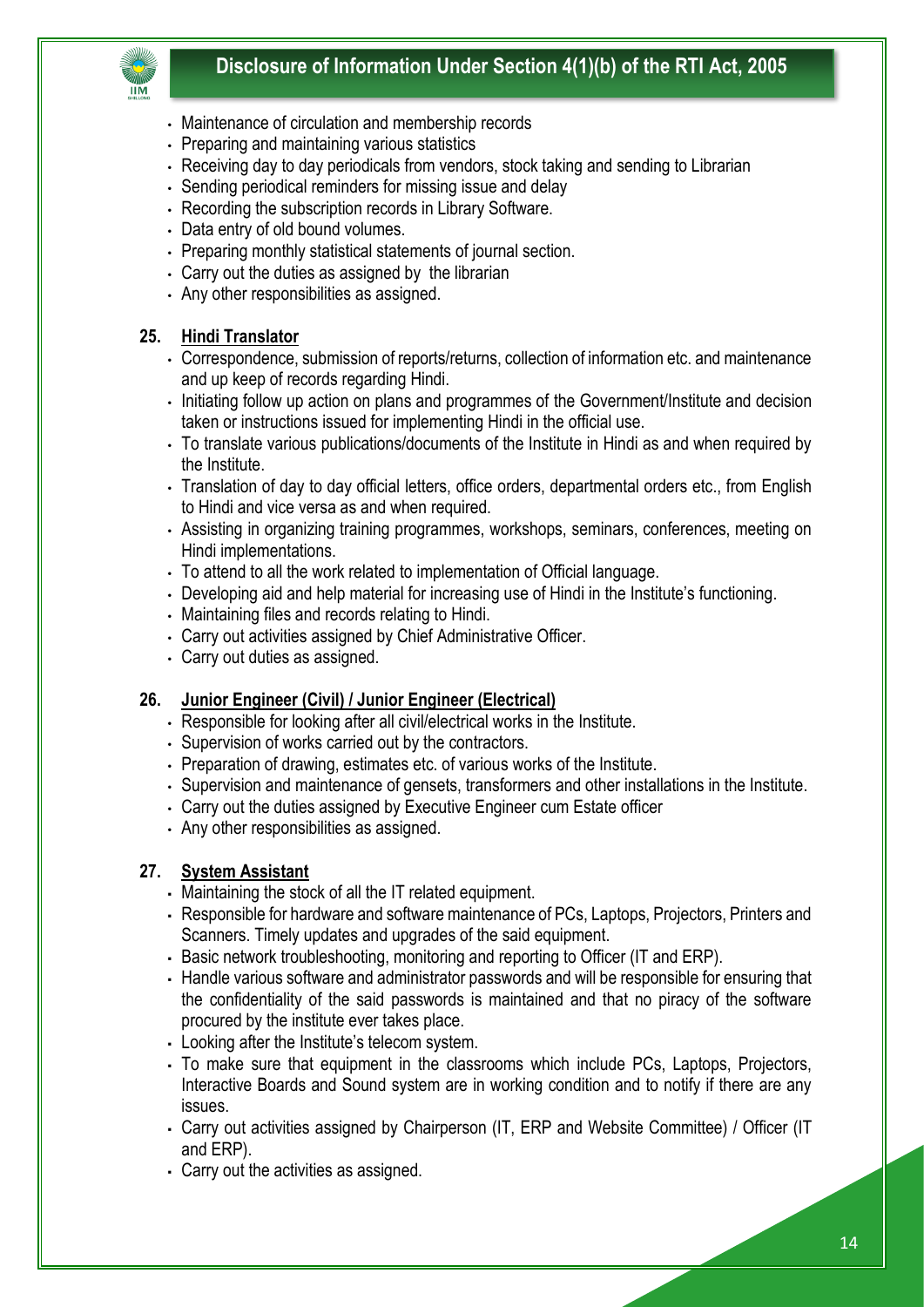

#### **28. Hostel Manager**

- Assist wardens in framing policy on the running of the hostels, messes and other facilities within the hostel.
- Ensure that no ragging takes place in the hostels and maintain a ragging free Hostel.
- Maintain daily record of the resident students such as students present each day, students absent from the Hostel together with reasons for absence.
- Oversee health, hygiene and general life of the students in the Hostel.
- Ensure that the students observe the Hostel Rules and Regulations and discipline in accordance with the rules framed.
- Report all cases of misbehavior, indiscipline and illness of students residing in the hostels.
- Ensure safe custody and maintenance of such properties of the hostel for their repairs.
- Allotment of rooms and maintain Resident Student's Register.
- Periodically verify the furniture and fittings of the Hostel with the assistance of the Store & Purchase Officer and take action for their repairs/replacement for obtaining additional furniture.
- Carry out the duties as assigned by Hostel Wardens/Chief Administrative Officer.
- Any other responsibilities as assigned.

#### **29. Receptionist**

- Welcome visitors in person or on the telephone; answering or referring inquiries.
- Directs calls by maintaining employee and department directories.
- Allot duties to Drivers for official duty.
- Allotment of accommodation for Guests etc. and maintaining proper records of the same.
- Handle incoming & outgoing letters, correspondences, couriers etc.
- Maintaining of record/register for incoming & outgoing letters, correspondences etc.
- Any other duties as assigned.

#### **30. Attendant**

- Take up data entry work entrusted by different departments.
- Day to day program work.
- Operating of photocopier, fax etc.
- Supervision of cleaning office room, class room, office equipment.
- Periodical arrangement of files.
- Movement of papers, files etc. to various departments/officers.
- Carry out duties as assigned.

#### **31. Driver**

- Responsible for carrying out duties assigned from time to time by the Institute.
- Carry out night and day duties as and when required.
- Undertake frequent and long journeys as and when required.
- Maintenance of logbooks and documents of the vehicles.
- Ensure proper and regular servicing, maintenance of vehicles and report to the Officer (Admin & HR) regarding any repair required.
- Carry out duties as assigned.

#### **32. Multi-Tasking Assistant**

• Responsible for carrying out duties as assigned by the Institute.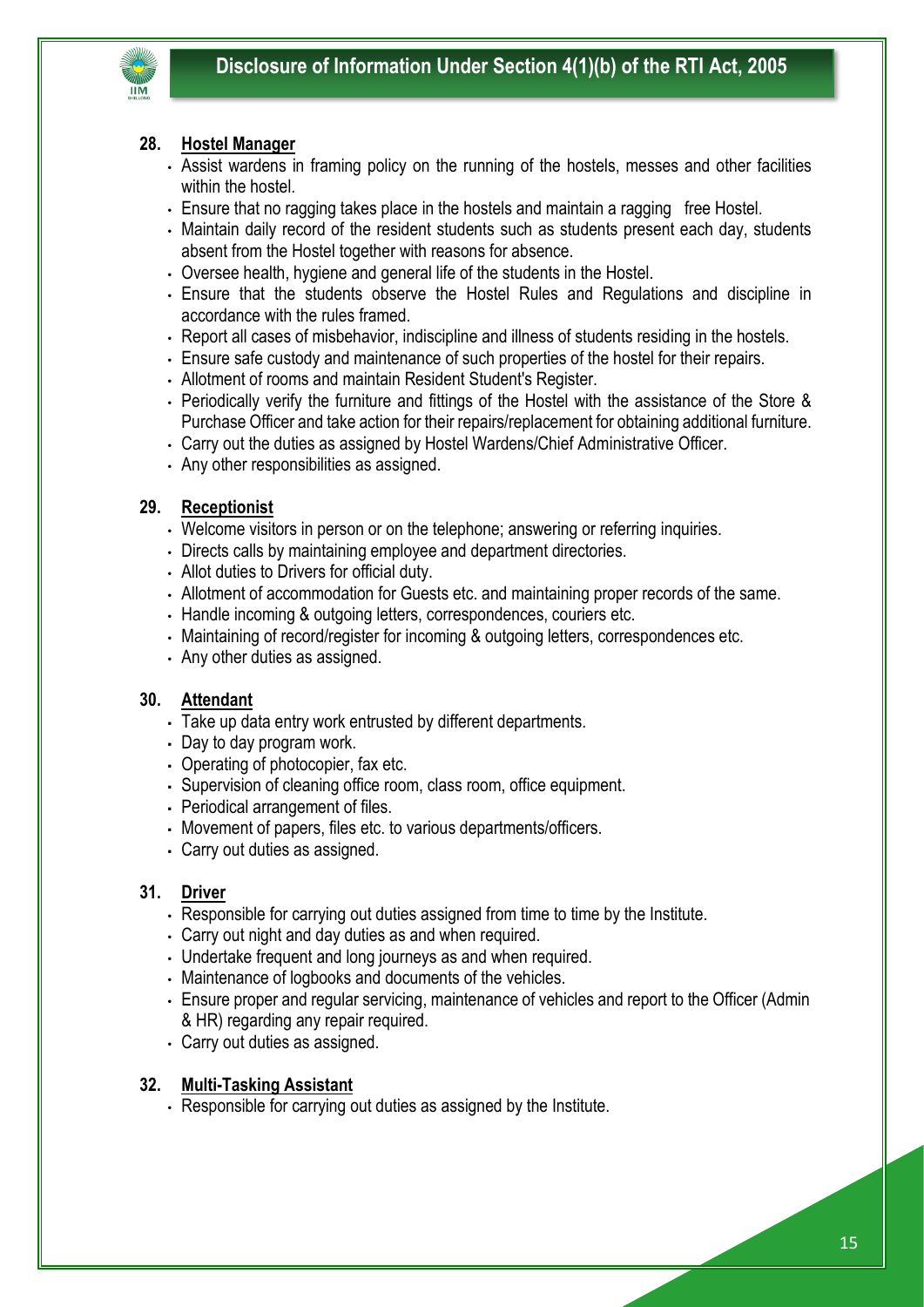

#### **Under Section 4(1)(b)(iii)**

# **5. Procedure followed in the decision making process, including channels of supervision and accountability**.

The Institute has a Chairman of the Board of Governors, Director, Deans, Chairpersons for each Academic Programme, Chief Administrative Officer, who carry out the various functions of the Institute as per procedures laid down in the Rules of the Institute. The decision is communicated to public by announcements, advertisements and through website. The final authority to the decision is the Director, Chairman and the Board of Governors. The Institute takes decision regarding academic matters, students' affairs, staff affairs, finance, facilities of the Institute and infrastructure.

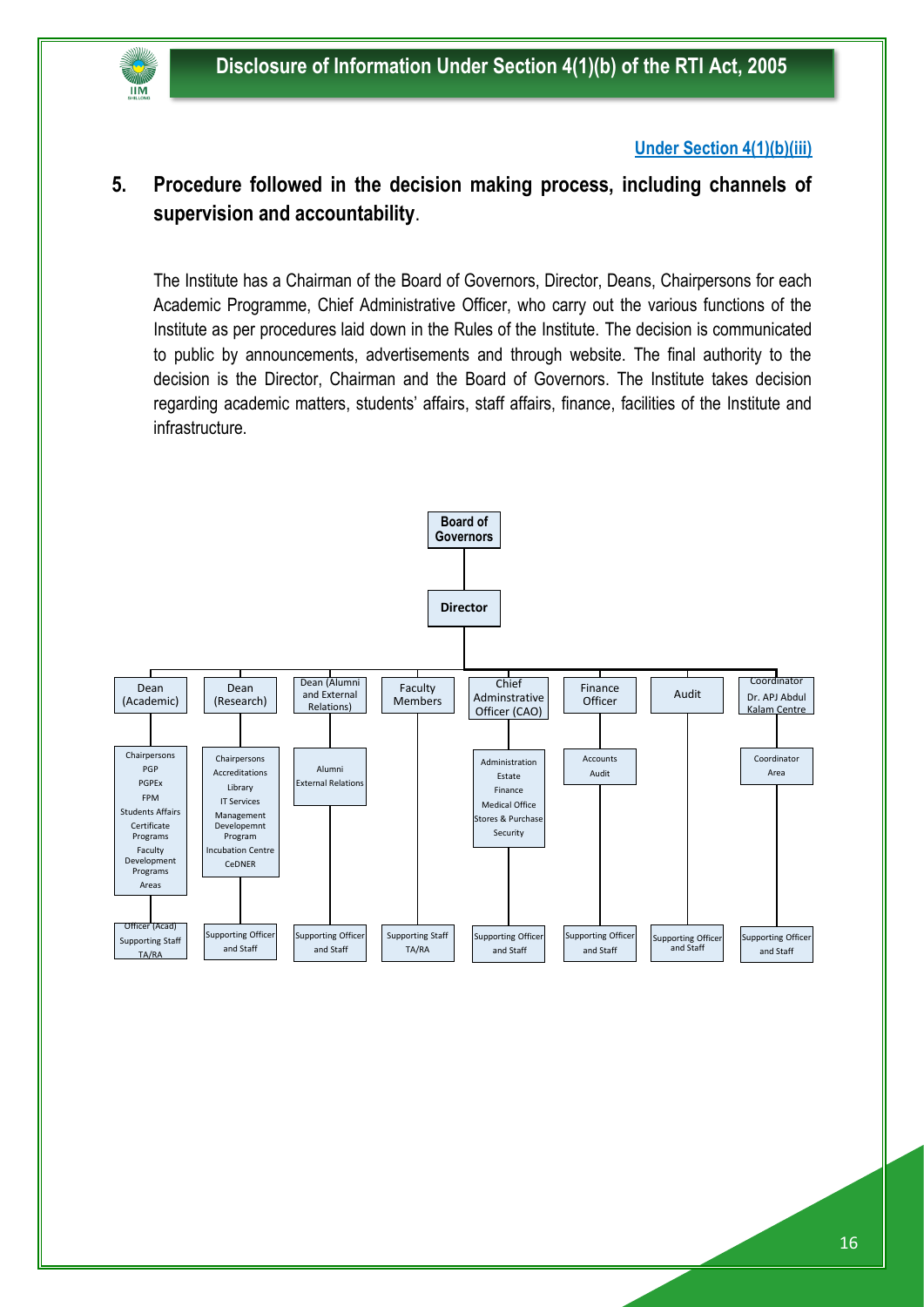

#### **Under Section 4(1)(b)(iv)**

# **6. The norms set by it for the discharge of its functions;**

The Board of Governors of the Institute is the Principal Executive Body and is responsible for the general superintendence, direction and control of the affairs of the Institute and has the power to frame or amend or modify or rescind the regulations governing the affairs of the Institute to achieve the objects of the Institute.

The Academic Council is the Principal Academic Body of the Institute. The Academic Council exercises such other powers and perform such other functions as may be conferred upon it, by the IIM Act, 2017 or by the regulations or by the Board.

The Board may, constitute such committees and other authorities of the Institute and specify the duties and functions of each such committees and authorities by regulations.

Further, the Board may constitute such *ad hoc* committees as it may deem fit, for proper management of affairs of the Institute.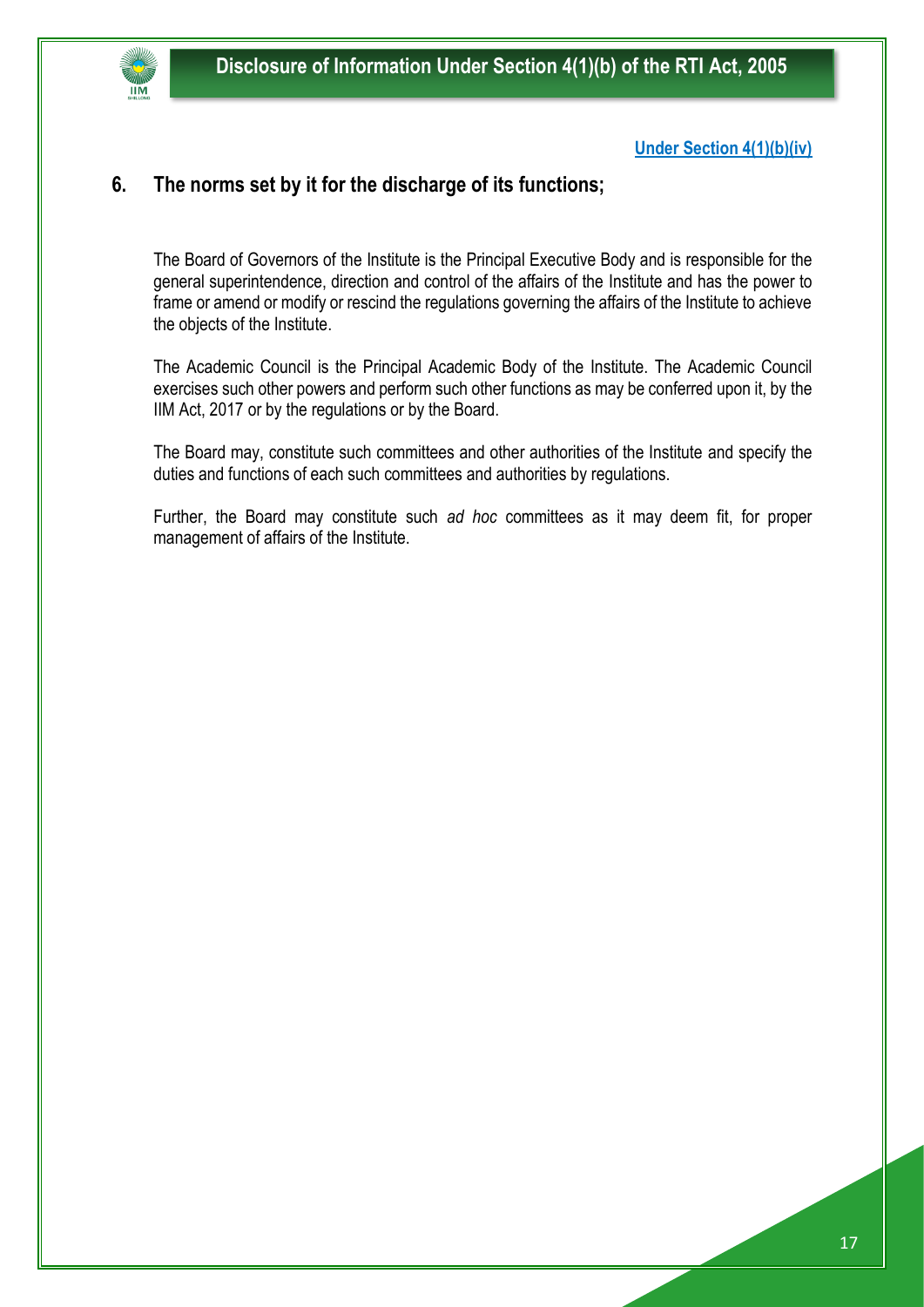

#### **Under Section 4(1)(b)(v)**

**7. Rules, regulations, instructions, manuals and records, held by it or under its control or used by its employees for discharging its functions;**

#### **1. The IIM Act, 2017**

The IIM Act received the assent of the President on the 31st December, 2017 and was published in the Gazette of India as **The Indian Institutes of Management Act, 2017.** [\(Click here to view the IIM Act 2017\)](https://www.iimshillong.ac.in/wp-content/uploads/2022/02/IIM-Act-2017.pdf)

#### **2. The IIM Rules, 2018**

In exercise of the powers conferred by section 34 of the Indian Institutes of Management Act, 2017 (33 of 2017) the Central Government, hereby makes the following rules, namely the **Indian Institutes of Management Rules, 2018** which was published in the Gazette of India on 6th December 2018.

[\(Click here to view the IIM Rules 2018\)](https://www.iimshillong.ac.in/wp-content/uploads/2022/02/IIMS-Rules-2018.pdf)

#### **3. The IIM Shillong Regulations, 2021**

In exercise of the powers conferred by section 35 of the Indian Institutes of Management Act, 2017 (33 of 2017) the Board of Governors of Indian Institute of Management Shillong hereby makes the following Regulations, namely the **Indian Institutes of Management Shillong Regulations, 2021** which was published in the Gazette of India on 10 February 2022. [\(Click here to view the IIM Shillong Regulations 2021\)](https://www.iimshillong.ac.in/wp-content/uploads/2022/02/Gazette-Notification-IIM-Shillong-Regulations.pdf)

- **4. Handbook of Administrative Matters 2020** (Circulated internally in the Institute intranet)
- **5. Handbook of Academic Matters 2020** (Circulated internally in the Institute intranet)
- **6. The Institute also follows other Government of India Rules and Regulations if not specifically covered in any of the above.**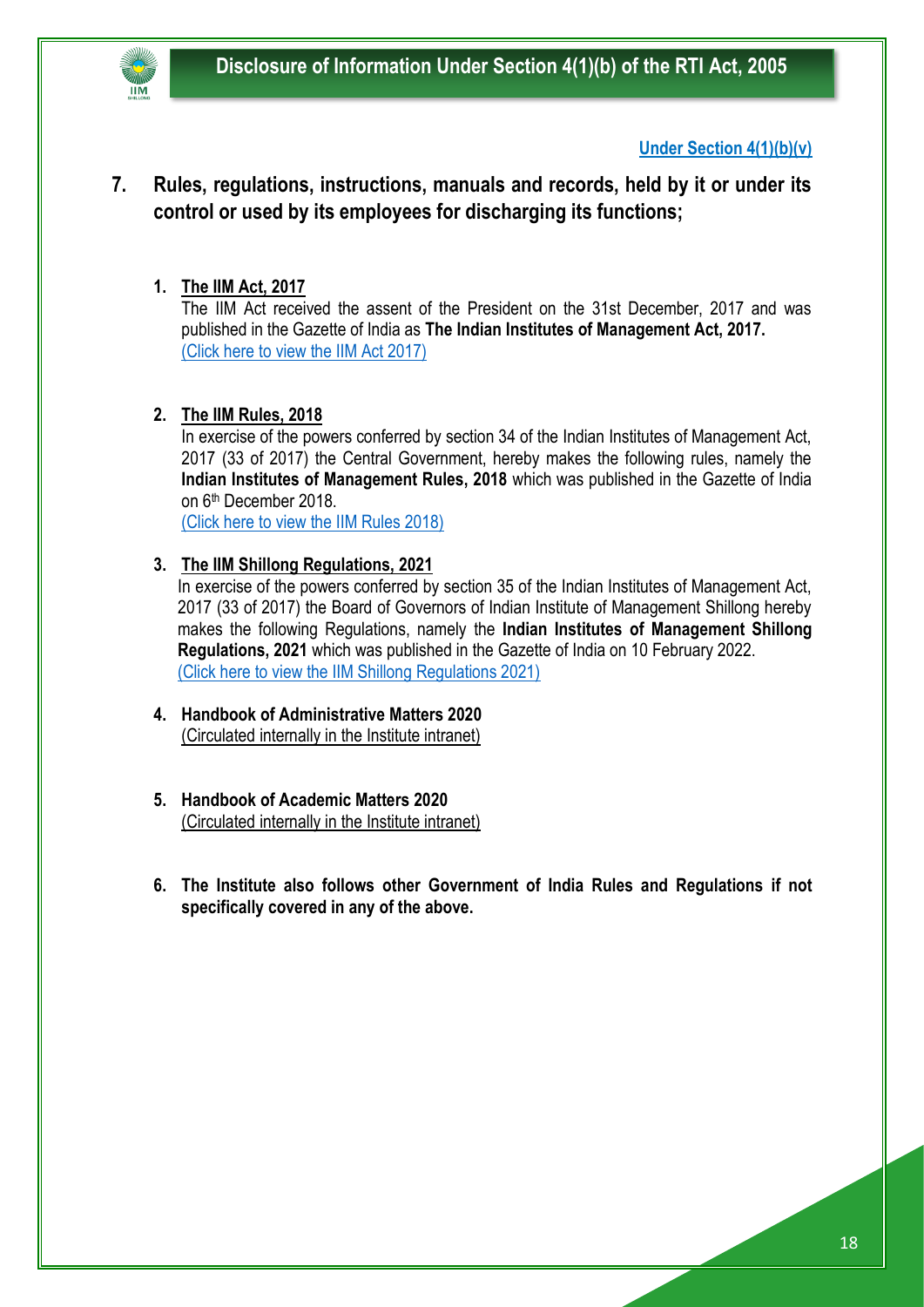

**Under Section 4(1)(b)(vi)**

- **8. Statement of the categories of documents that are held by it or under its control**
	- **1. IIM Act 2017**
	- **2. IIM Rules 2018**
	- **3. IIM Shillong Regulations 2021**
	- **4. Handbook of Administrative Matters 2020**
	- **5. Handbook of Academic Matters 2020**
	- **6. IIM Shillong information brochure**
	- **7. Annual Reports**
	- **8. Annual Accounts**
	- **9. Handbook for various Academic Programmes of the Institute**
	- **10. Calendar of Programmes**
	- **11. Any other relevant information sought by general public will be furnished if available.**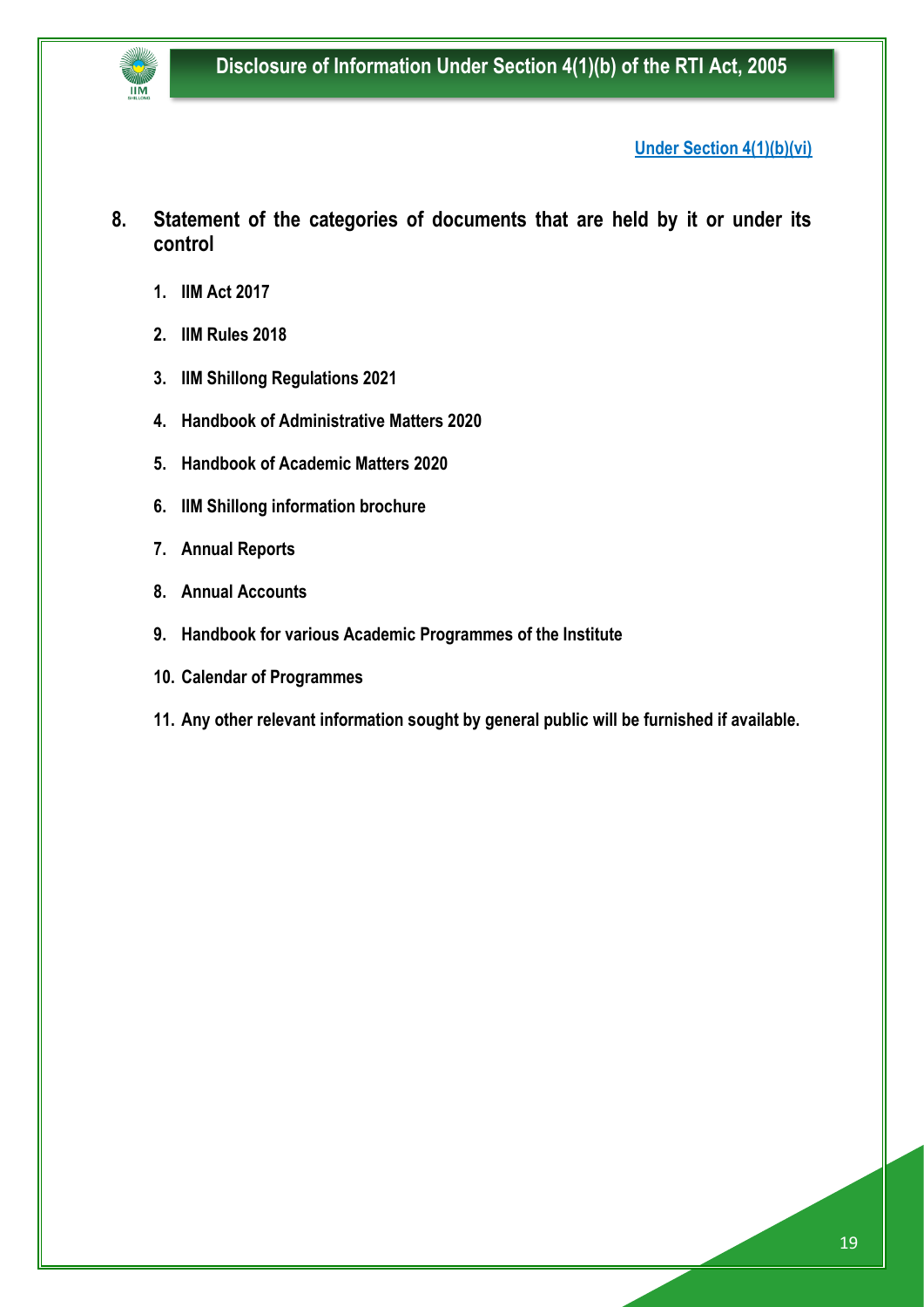

#### **Under Section 4(1)(b)(vii)**

**9. Particulars of any arrangement that exists for consultation with, or representation by, the members of the public in relation to the formulation of its policy or implementation thereof**

## **Members of the Board of Governors:**

|                | Shri Shishir Kumar Bajoria                                                        |
|----------------|-----------------------------------------------------------------------------------|
| $\mathbf{1}$   | Chairman                                                                          |
|                | Board of Governors, IIM Shillong                                                  |
|                | Mr P.K. Banerjee                                                                  |
| $\overline{2}$ | Joint Secretary (Mgt. & MC & Scholarship),                                        |
|                | Govt. of India                                                                    |
|                | Shri D. P. Wahlang                                                                |
| 3              | Additional Chief Secretary, Govt. of Meghalaya                                    |
|                | Govt. of Meghalaya                                                                |
|                | Shri Atul Chandrakant Kulkarni                                                    |
| 4              | <b>Management Consultant</b>                                                      |
|                | Director, Eurasia Special Technologies Ltd                                        |
|                | <b>Shri Nitin Sharma</b>                                                          |
| 5              | General Manager, India & SAARC,                                                   |
|                | Dorsetkaba, Member of Dormakaba Group                                             |
|                | Shri Maneesh Jaikrishna                                                           |
| 6              | RVP, APEC, NE & Africa                                                            |
|                | <b>Embross</b>                                                                    |
|                | Dr Paula Sengupta                                                                 |
| 7              | Associate Professor,<br>Rabindra Bharati University                               |
|                |                                                                                   |
|                | Shri B.K. Dey Sawian, IPS (Retd)                                                  |
| 8              | Former Secretary (Security) Union Cabinet Secretariat &                           |
|                | Former DGP, Meghalaya Police                                                      |
|                | <b>Prof D P Goyal</b>                                                             |
| 9              | <b>Director</b>                                                                   |
|                | <b>IIM Shillong</b>                                                               |
|                | <b>Prof Basav Roychoudhury</b>                                                    |
| 10             | Professor & Secretary Board of Governors                                          |
|                | <b>IIM Shillong</b><br><b>Prof Neelam Rani</b>                                    |
| 11             |                                                                                   |
|                | Associate Professor<br><b>IIM Shillong</b>                                        |
|                | <b>Shri Ashutosh Dikshit</b>                                                      |
| 12             | CxO Advocacy and Executive Marketing - Senior Manager EMEA, Amazon Web Services & |
|                | Alumnus, IIM Shillong                                                             |
|                | Ms. Upasna Agarwal                                                                |
| 13             | Commercial Advisor, Shell India                                                   |
|                | & Alumnus, IIM Shillong                                                           |
|                |                                                                                   |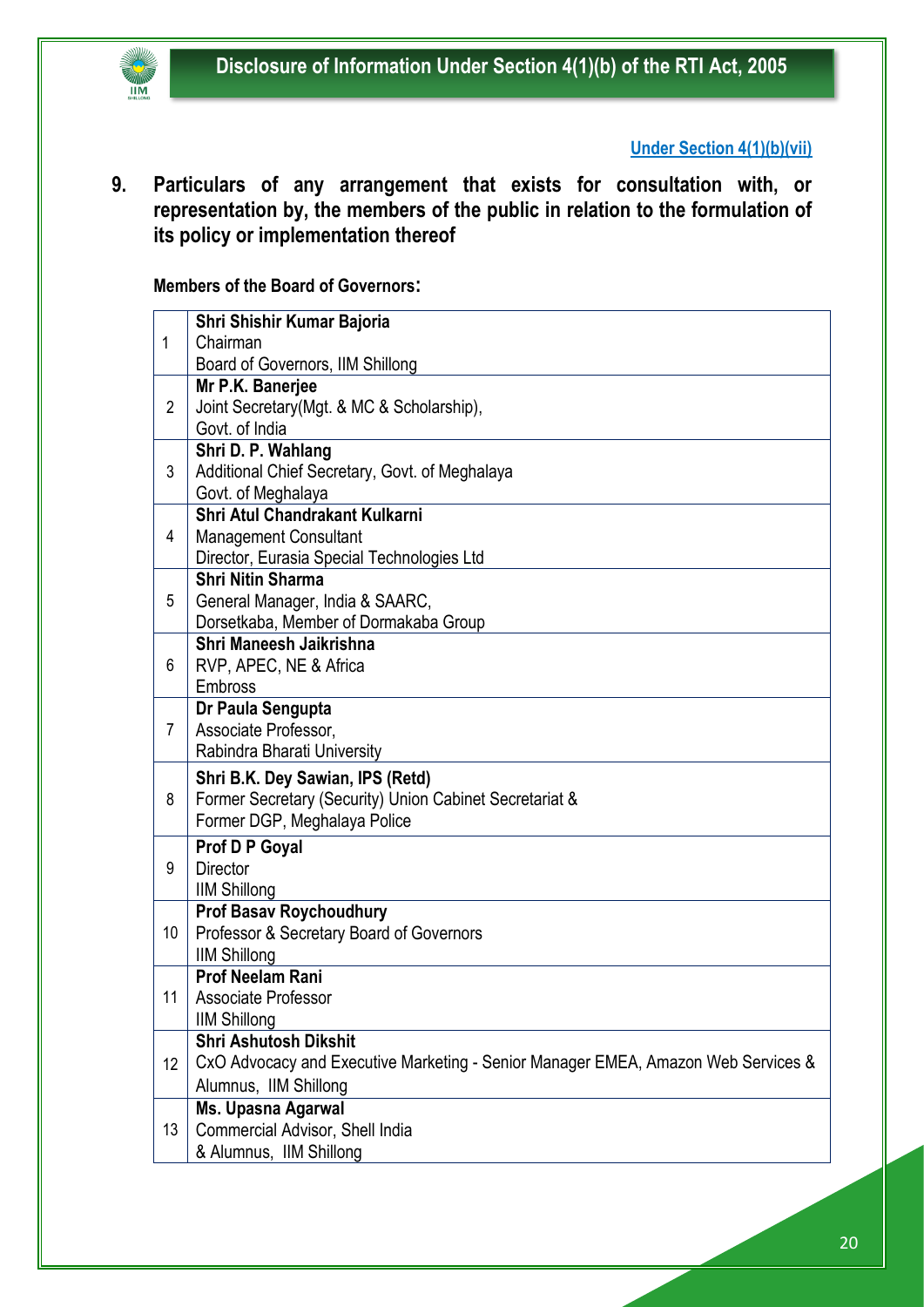

#### **Under Section 4(1)(b)(viii)**

**10. Statement of the boards, councils, committees and other bodies consisting of two or more persons constituted as its part or for the purpose of its advice, and as to whether meetings of those boards, councils, committees and other bodies are open to the public, or the minutes of such meetings are accessible for public.**

Participation in the Meetings of the Board of Governors and other Committees constituted by the Board or other Committees of the Institute constituted by the Director are restricted only to the members duly nominated.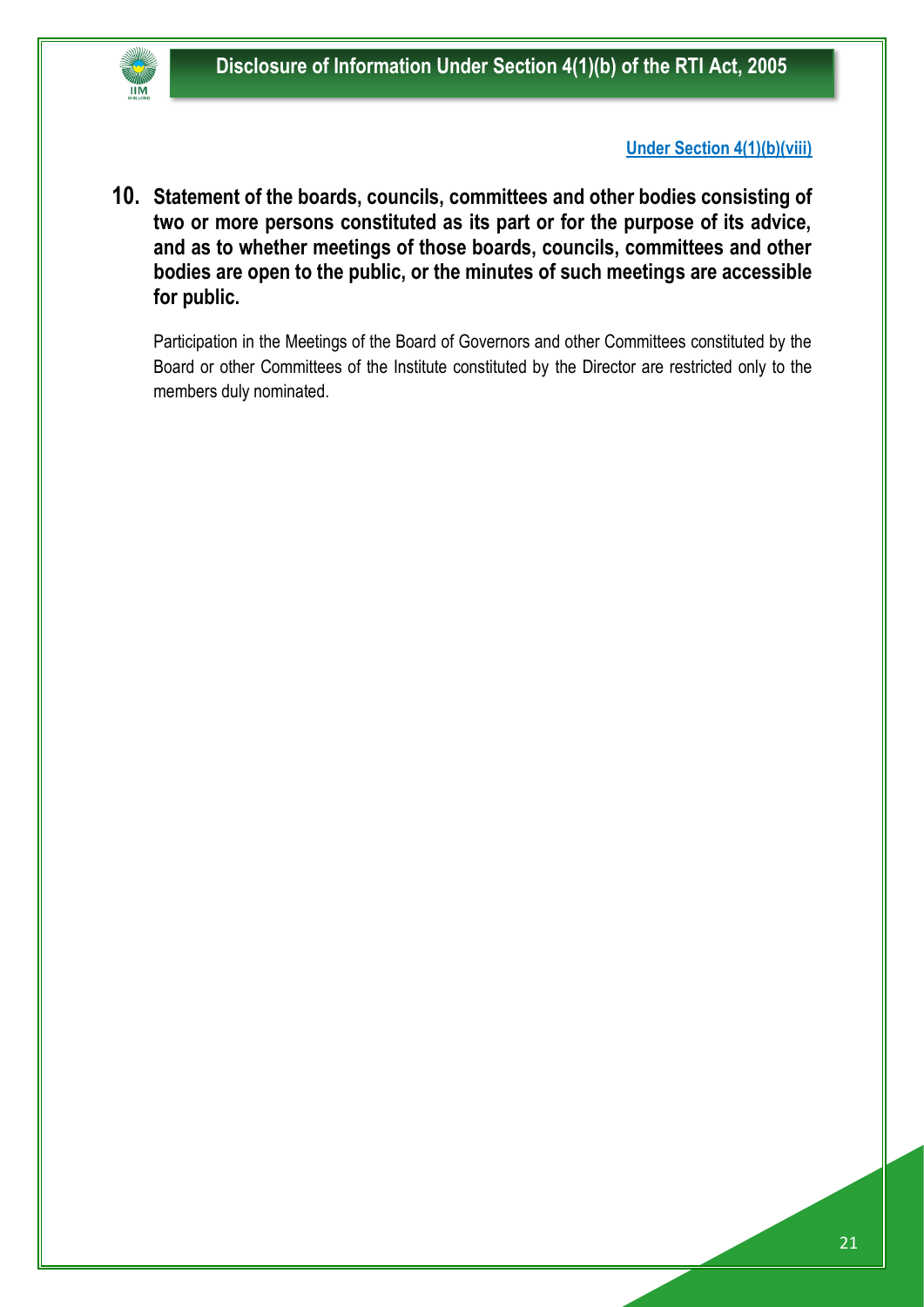

# **Under Section 4(1)(b)(ix)**

# **11. Directory of its officers and employees**

| (a) | <b>Director</b>              |                                           |                  |                                   |  |
|-----|------------------------------|-------------------------------------------|------------------|-----------------------------------|--|
| SI  | Name                         | Designation                               | Landline No.     | E-mail                            |  |
| 1   | Dr. Dharam Paul Goyal        | Director                                  | +91 364 230 8005 | director@iimshillong.ac.in        |  |
| (b) | <b>Faculty</b>               |                                           |                  |                                   |  |
| SI  | Name                         | Designation                               | Landline No.     | E-mail                            |  |
| 1   | Dr. Nalini Prava Tripathy    | Professor                                 | +91 364 230 8037 | nt@iimshillong.ac.in              |  |
| 2   | Dr. Pradip H Sadarangani     | Professor                                 | +91 364 230 8041 | ps@iimshillong.ac.in              |  |
| 3   | Dr. Basav Roychoudhury       | Professor                                 | +91 364 230 8040 | brc@iimshillong.ac.in             |  |
| 4   | Dr. Rohit Joshi              | Professor                                 | +91 364 230 8099 | rj@iimshillong.ac.in              |  |
| 5   | Dr. Sanjoy Mukherjee         | Associate Professor                       | +91 364 230 8053 | smj@iimshillong.ac.in             |  |
| 6   | Dr. Rohit Dwivedi            | Associate Professor                       | +91 364 230 8042 | rd@iimshillong.ac.in              |  |
| 7   | Dr. Sanjeeb Kakoty           | Associate Professor                       | +91 364 230 8008 | sky@iimshillong.ac.in             |  |
| 8   | Dr. Sharad Nath Bhattacharya | Associate Professor                       | +91 364 230 8032 | snb@iimshillong.ac.in             |  |
| 9   | Dr. Neelam Rani              | Associate Professor                       | +91 364 230 8044 | nr@iimshillong.ac.in              |  |
| 10  | Dr. Vibhas Amawate           | Associate Professor                       | +91 364 230 8071 | vibhas@iimshillong.ac.in          |  |
| 11  | Dr. Mousumi Bhattacharya     | Associate Professor                       | +91 364 230 8004 | msb@iimshillong.ac.in             |  |
| 12  | Dr. Parijat Upadhyay         | Associate Professor                       | +91 364 230 8036 | parijat@iimshillong.ac.in         |  |
| 13  | Dr. Debasisha Mishra         | <b>Assistant Professor Grade-I</b>        | +91 364 230 8077 | dbm@iimshillong.ac.in             |  |
| 14  | Dr. Bidyut J Gogoi           | <b>Assistant Professor Grade-I</b>        | +91 364 230 8094 | bjg@iimshillong.ac.in             |  |
| 15  | Dr. Sanjita Jaipuria         | <b>Assistant Professor Grade-I</b>        | +91 364 230 8038 | sj@iimshillong.ac.in              |  |
| 16  | Dr. Pratap Chandra Mandal    | <b>Assistant Professor Grade-I</b>        | +91 364 230 8015 | pcm@iimshillong.ac.in             |  |
| 17  | Dr. Ashutosh B. Murti        | <b>Assistant Professor Grade-I</b>        | +91 364 230 8069 | ashutosh@iimshillong.ac.in        |  |
| 18  | Dr. Ridhi Arora              | Assistant Professor Grade-I               | +91 364 230 8003 | ridhi.arora@iimshillong.ac.in     |  |
| 19  | Dr. Achinta Kr Sarmah        | Assistant Professor Grade-I               | +91 364 230 8058 | aks@iimshllong.ac.in              |  |
| 20  | Dr. Prasanta Kr. Chopdar     | <b>Assistant Professor Grade-I</b>        | +91 364 230 8046 | prasanta@iimshillong.ac.in        |  |
| 21  | Dr. Atul Mehta               | <b>Assistant Professor Grade-I</b>        | +91 364 230 8030 | amt@iimshillong.ac.in             |  |
| 22  | Dr. Kailash Choudhary        | Assistant Professor Grade- I              | +91 364 230 8047 | kailash@iimshillong.ac.in         |  |
| 23  | Dr. Subhadip Mukherjee       | <b>Assistant Professor Grade-I</b>        | +91 364 230 8049 | subhadip@iimshillong.ac.in        |  |
| 24  | Dr. Vishakha Bansal          | <b>Assistant Professor Grade-I</b>        | +91 364 230 8026 | vishakha@iimshillong.ac.in        |  |
| 25  | Dr. Pradeep Kumar Dadabada   | Assistant Professor Grade-I               | +91 364 230 8027 | pkd@iimshillong.ac.in             |  |
| 26  | Dr. Sitanshu Sekhar Das      | Assistant Professor Grade-I               | +91 364 230 8078 | sitanshu@iimshillong.ac.in        |  |
| 27  | Dr. Gurpreet Kour            | Assistant Professor Grade- I on Contract  | +91 364 230 8033 | gurpreet@iimshillong.ac.in        |  |
| 28  | Dr. Bharath Shashanka Katkam | Assistant Professor Grade- II on Contract | +91 364 230 8000 | bharathshashank@iimshillong.ac.in |  |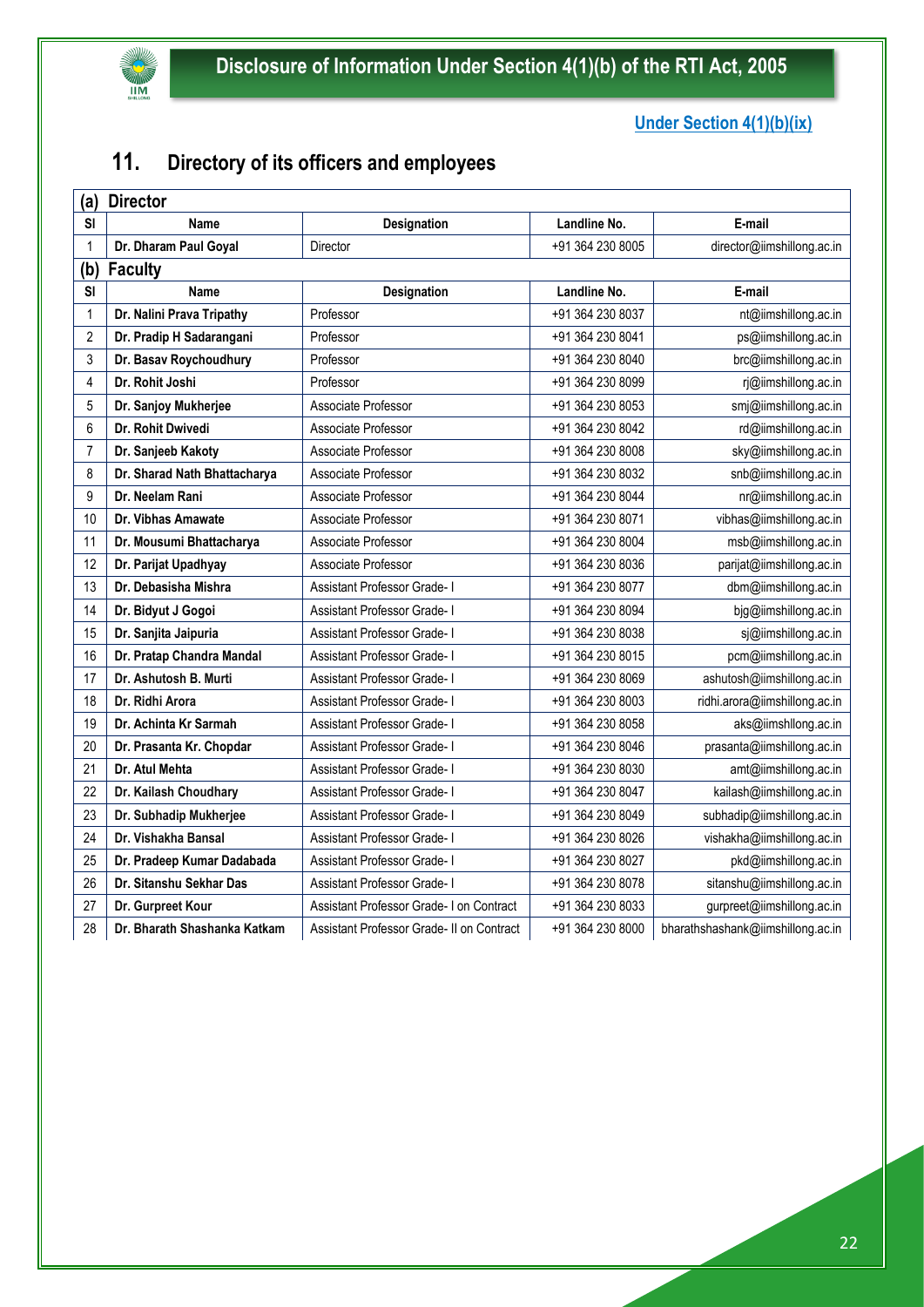

| (c) | <b>Officers and Staff</b>      |                                                                               |                  |                                    |  |
|-----|--------------------------------|-------------------------------------------------------------------------------|------------------|------------------------------------|--|
| SI  | Name                           | Designation                                                                   | Landline No.     | email                              |  |
| 1   | Mr. Pradip Pyne                | <b>Chief Administrative Officer</b>                                           | +91 364 230 8020 | cao@iimshillong.ac.in              |  |
| 2   | Mr. CMA Kuldeepak Sharma       | Finance Officer                                                               | +91 364 230 8010 | kuldeepak@iimshillong.ac.in        |  |
| 3   | Dr. Sudhir Kumar Jena          | Librarian                                                                     | +91 364 230 8007 | skj@iimshillong.ac.in              |  |
| 4   | Mr. Hemango K Dutta            | Manager (Corporate Affairs & Public<br>Relations)                             | +91 364 230 8055 | hkd@iimshillong.ac.in              |  |
| 5   | Mr. Sunshine Marbaniang        | Executive Engineer cum Estate Officer                                         | +91 364 230 8014 | sm@iimshillong.ac.in               |  |
| 6   | Mrs. Golda L Saiborne          | <b>Accounts Officer</b>                                                       | +91 364 230 8019 | gls@iimshillong.ac.in              |  |
| 7   | <b>Mr Mohit</b>                | <b>Audit Officer</b>                                                          | +91 364 230 8091 | mohitb@iimshillong.ac.in           |  |
| 8   | Dr. Richa Sharma               | Resident Medical Officer (on Contract)                                        | +91 364 230 8081 | doctor@iimshillong.ac.in           |  |
| 9   | Mr. Thomshaphrang Laloo        | Officer (Academics)                                                           | +91 364 230 8016 | thom@iimshillong.ac.in             |  |
| 10  | Mr. Alvin Anthony Nongtraw     | Administration Officer (Admn. & HR)                                           | +91 364 230 8025 | aan@iimshillong.ac.in              |  |
| 11  | Mr. Merlvin Jude Mukhim        | Administration Officer (Student Affairs &<br>Placement) & Security (incharge) | +91 364 230 8054 | mjm@iimshillong.ac.in              |  |
| 12  | Mr. Zicco D Shira              | <b>System Analyst</b>                                                         | +91 364 230 8150 | zic@iimshillong.ac.in              |  |
| 13  | Mr. Banteilang Sylemiong       | <b>System Analyst</b>                                                         | +91 364 230 8200 | bs@iimshillong.ac.in               |  |
| 14  | Mr. Colin W R Sohkhlet         | Store and Purchase Officer                                                    | +91 364 230 8012 | cwr@iimshillong.ac.in              |  |
| 15  | Ms. Emica Khonglah             | Administration Officer (Academics)                                            | +91 364 230 8048 | ekh@iimshillong.ac.in              |  |
| 16  | Mr. Athozo Tase                | Administration Officer (Executive Education<br>& Professional Practice)       | +91 364 230 8048 | athozo@iimshillong.ac.in           |  |
| 17  | Dr. Meeta Kumar                | <b>Accreditation Officer</b>                                                  | +91 364 230 8035 | meeta.kumar@iimshillong.ac.in      |  |
| 18  |                                | Security Officer                                                              | +91 364 230 8002 | officer.security@iimshillong.ac.in |  |
| 19  | Mr. Wanpynbiangbha K Shylla    | <b>Office Assistant</b>                                                       | +91 364 230 8079 | wks@iimshillong.ac.in              |  |
| 20  | Mr. Suklang Khyriem            | Junior Engineer (Civil)                                                       | +91 364 230 8013 | sk@iimshillong.ac.in               |  |
| 21  | Mr. Cliff Dkhar                | Library Information Assistant                                                 | +91 364 230 8057 | cdk@iimshillong.ac.in              |  |
| 22  | Mr. Longmanbha Thangkhiew      | Accountant                                                                    | +91 364 230 8031 | Imt@iimshillong.ac.in              |  |
| 23  | Mrs. Patricia Kharpuri         | Cashier                                                                       | +91 364 230 8017 | pbk@iimshillong.ac.in              |  |
| 24  | Mrs. Ibanrikordor L Nongbri    | <b>Personal Assistant</b>                                                     | +91 364 230 8067 | iln@iimshillong.ac.in              |  |
| 25  | Mrs. Mallika B Roy             | Secretary to the Director                                                     | +91 364 230 8005 | mbr@iimshillong.ac.in              |  |
| 26  | Mr. Narayan Chhetry            | System Assistant                                                              | +91 364 230 8100 | nct@iimshillong.ac.in              |  |
| 27  | Ms. Parbati Pyngrope           | Hindi Translator                                                              | +91 364 230 8023 | ppg@iimshillong.ac.in              |  |
| 28  | <b>Mrs. Arpita P Choudhury</b> | Office Assistant                                                              | +91 364 230 8121 | apc@iimshillong.ac.in              |  |
| 29  | Mr. Arkie Khongwar             | <b>Office Assistant</b>                                                       | +91 364 230 8022 | ak@iimshillong.ac.in               |  |
| 30  | Mr. Badonbor Kharmon           | Office Assistant                                                              | +91 364 230 8024 | bk@iimshillong.ac.in               |  |
| 31  | Ms. Jessyca Laloo              | Office Assistant                                                              | +91 364 230 8056 | jcl@iimshillong.ac.in              |  |
| 32  | Mrs. Ridahun Dhar              | Office Assistant                                                              | +91 364 230 8084 | rhd@iimshillong.ac.in              |  |
| 33  | Mr. Trailokya Das              | Junior Engineer (Electrical)                                                  | +91 364 230 8098 | td@iimshillong.ac.in               |  |
| 34  | Mr. Kennedy Pdah               | Office Assistant                                                              | +91 364 230 8021 | kdp@iimshillong.ac.in              |  |
| 35  |                                | Personal Assistant                                                            |                  |                                    |  |
| 36  | Mr. Sanjeeb Kumar Mishra       | Accountant                                                                    | +91 364 230 8017 | skm@iimshillong.ac.in              |  |
| 37  | Mr. Donald P Jyrwa             | Office Assistant                                                              | +91 364 230 8031 | dpj@iimshillong.ac.in              |  |
| 38  | Mr. Siddharth Jain             | <b>Office Assistant</b>                                                       | +91 364 230 8011 | sij@iimshillong.ac.in              |  |
| 39  | <b>Mr. Simon Marbaniang</b>    | Office Assistant                                                              | +91 364 230 8039 | smb@iimshillong.ac.in              |  |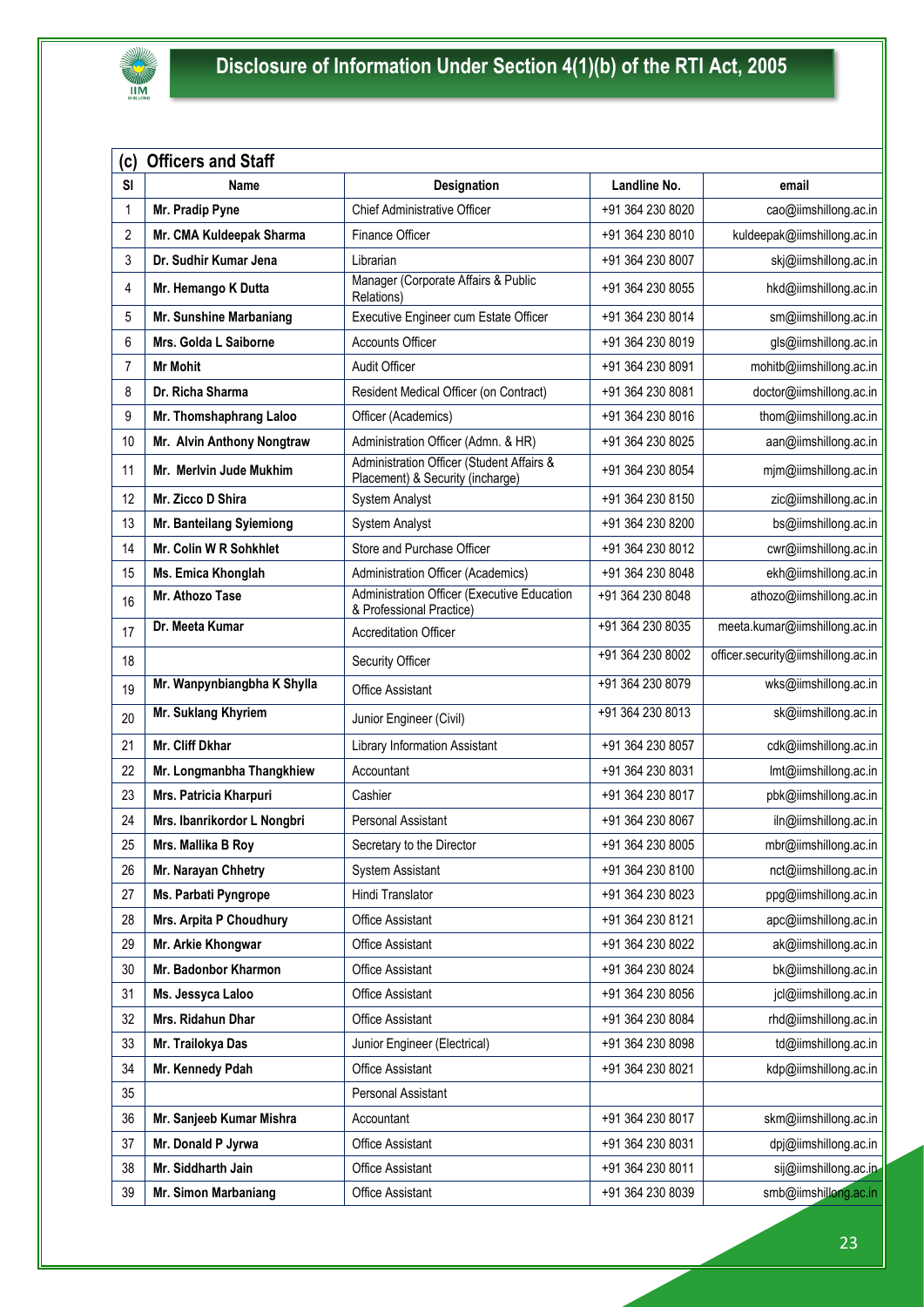# 

# **Disclosure of Information Under Section 4(1)(b) of the RTI Act, 2005**

| Mrs. Arpita Giri         | Office Assistant (on Contract) | +91 364 230 8022 | arpita.giri@iimshillong.ac.in |
|--------------------------|--------------------------------|------------------|-------------------------------|
| Mr. Khrawkupar Pyrbot    | <b>Computer Assistant</b>      | +91 364 230 8018 | $kp@$ iimshillong.ac.in       |
| Mr. Syrpailin Kynshikhar | Driver                         | +91 364 230 8000 | skk@iimshillong.ac.in         |

| (d)            | Officers and Staff on Contract (on consolidated remuneration) |                                                       |                  |                             |  |  |
|----------------|---------------------------------------------------------------|-------------------------------------------------------|------------------|-----------------------------|--|--|
| <b>SI</b>      | <b>Officers and Staff on Contract</b><br>Landline No.<br>Name |                                                       |                  |                             |  |  |
| 1              | Dr. K I Singh                                                 | Consultant Medical Officer (Part Time) on<br>Contract | +91 364 230 8081 | ksh@iimshillong.ac.in       |  |  |
| $\overline{2}$ | Mrs. Wallamakor Kharsyad                                      | Library Assistant on Contract                         | +91 364 230 8057 | wkd@iimshillong.ac.in       |  |  |
| 3              | Mr. Albert Kharkongor                                         | Office Assistant on Contract                          | +91 364 230 8087 | alk@iimshillong.ac.in       |  |  |
| 4              | Mrs. Ibadabiang Wankhar                                       | Office Assistant on Contract                          | +91 364 230 8064 | ipw@iimshillong.ac.in       |  |  |
| 5              | Ms. Larisha Lyngdoh                                           | Office Assistant on Contract                          | +91 364 230 8070 | Irl@iimshillong.ac.in       |  |  |
| 6              | <b>Mrs. Rozy Lating</b>                                       | Receptionist on Contract                              | +91 364 230 8000 | rzl@iimshillong.ac.in       |  |  |
| $\overline{7}$ | Mrs. Mary A Nongspung                                         | Supervisor on Contract                                | +91 364 230 8000 | man@iimshillong.ac.in       |  |  |
| 8              | Mr. Abhijit Deb                                               | Attendant on Contract                                 | +91 364 230 8022 | abd@iimshillong.ac.in       |  |  |
| 9              | Mr. Charles Lating                                            | Attendant on Contract                                 | +91 364 230 8028 | clt@iimshillong.ac.in       |  |  |
| 10             | Mr. Comingstone Khongkai                                      | Attendant cum Despatcher on Contract                  | +91 364 230 8000 | csk@iimshillong.ac.in       |  |  |
| 11             | Mr. Balambourne A Basan                                       | Driver on Contract                                    | +91 364 230 8000 | reception@iimshillong.ac.in |  |  |
| 12             | Mr. Pyndaplang Rymbai                                         | Driver on Contract                                    | +91 364 230 8000 | reception@iimshillong.ac.in |  |  |
| 13             | Mr. Slanding Sohshang                                         | Driver on Contract                                    | +91 364 230 8000 | reception@iimshillong.ac.in |  |  |
|                |                                                               |                                                       |                  |                             |  |  |

|     | (e) Dr. APJ Abdul Kalam Centre for Policy Research and Analysis |                                                                                     |                  |                                  |  |
|-----|-----------------------------------------------------------------|-------------------------------------------------------------------------------------|------------------|----------------------------------|--|
| -SI | Name                                                            | <b>Officers and Staff on Contract</b>                                               | Landline No.     | email                            |  |
|     | Dr. Ningombam Sanjeev Kumar                                     | Centre Coordinator (Dr. APJ Abdul Kalam<br>Centre for Policy Research and Analysis) | +91 364 230 8097 | apicoordinator@iimshillong.ac.in |  |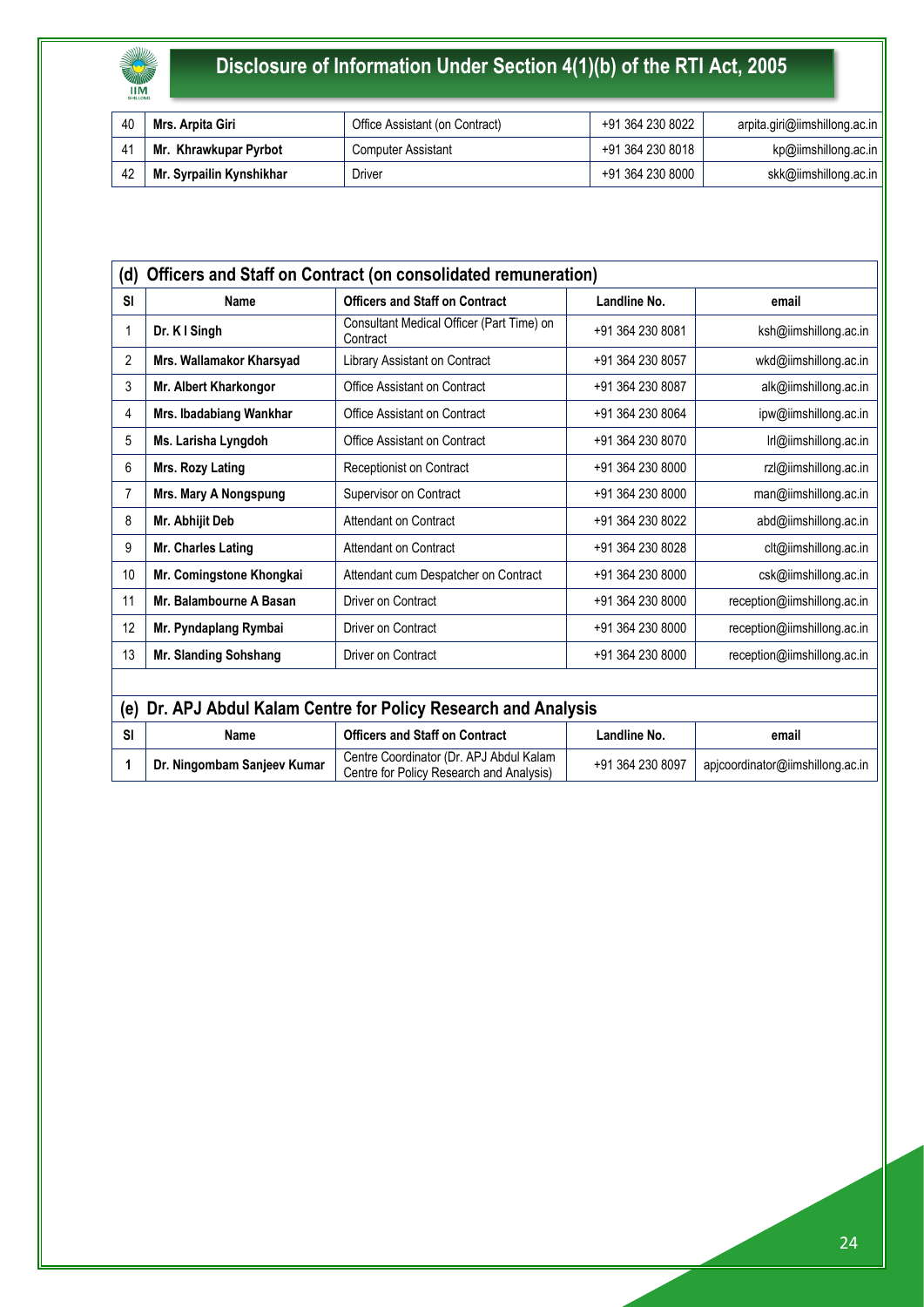## **Under Section 4(1)(b)(x)**

# **12. Monthly remuneration received by each of its officers and employees, including the system of compensation as provided in its regulations**

| <b>SI</b>      | <b>Designation</b>                                                      | <b>Revised as per VII CPC</b>    |
|----------------|-------------------------------------------------------------------------|----------------------------------|
| 1              | Director<br>$\bullet$                                                   | Level 17                         |
| $\overline{2}$ | Professor<br>$\bullet$                                                  | Level 14A of Faculty Pay Matrix  |
| 3              | Associate Professor<br>$\bullet$                                        | Level 13A2 of Faculty Pay Matrix |
| 4              | <b>Assistant Professor Grade-I</b><br>$\bullet$                         | Level 12 of Faculty Pay Matrix   |
| 5              | <b>Chief Administrative Officer</b><br>$\bullet$                        | Level 14                         |
| 6              | <b>Finance Officer</b><br>$\bullet$                                     | Level 13                         |
| $\overline{7}$ | Librarian<br>$\bullet$                                                  | Level 12                         |
|                | Manager (Corporate Affairs, Placement & Public Relations)               |                                  |
|                | Executive Engineer cum Estate Officer<br>٠                              |                                  |
| 8              | <b>Accounts Officer</b><br><b>Audit Officer</b>                         | Level 11                         |
| 9              | ٠<br><b>Resident Medical Officer</b><br>$\bullet$                       | Level 10 + NPA                   |
|                | Officer (Academic)<br>$\bullet$                                         |                                  |
|                | Administration Officer (Administration & HR)                            |                                  |
|                | Administration Officer (Placement & PR)                                 |                                  |
|                | Administration Officer (Executive Education & Professional<br>$\bullet$ |                                  |
|                | Practice)                                                               |                                  |
|                | Administration Officer (Web Enabled Education &                         | Level 10                         |
| 10             | Outreach Programme)<br>Officer (IT & ERP)                               |                                  |
|                | ٠<br><b>Security Officer</b>                                            |                                  |
|                | <b>System Analyst</b>                                                   |                                  |
|                | Stores & Purchase Officer                                               |                                  |
|                | Centre Coordinator (Dr. APJ Abdul Kalam Centre for                      |                                  |
|                | Policy Research and Analysis)                                           |                                  |
|                | Secretary to the Director<br>$\bullet$                                  |                                  |
|                | <b>Personal Assistant</b>                                               |                                  |
|                | <b>Library Information Assistant</b>                                    |                                  |
|                | Hindi Translator                                                        |                                  |
|                | <b>System Assistant</b><br><b>Office Assistant</b>                      |                                  |
| 11             | Junior Engineer (Civil)                                                 | Level 6                          |
|                | Junior Engineer (Electrical)                                            |                                  |
|                | Accountant                                                              |                                  |
|                | Cashier                                                                 |                                  |
|                | Hostel Manager                                                          |                                  |
|                | Receptionist                                                            |                                  |
|                | Attendant                                                               |                                  |
| 12             | <b>Driver</b>                                                           | Level <sub>2</sub>               |
|                | Multi-Tasking Assistant                                                 |                                  |

Plus other allowances applicable to Central Government employees stationed at Shillong.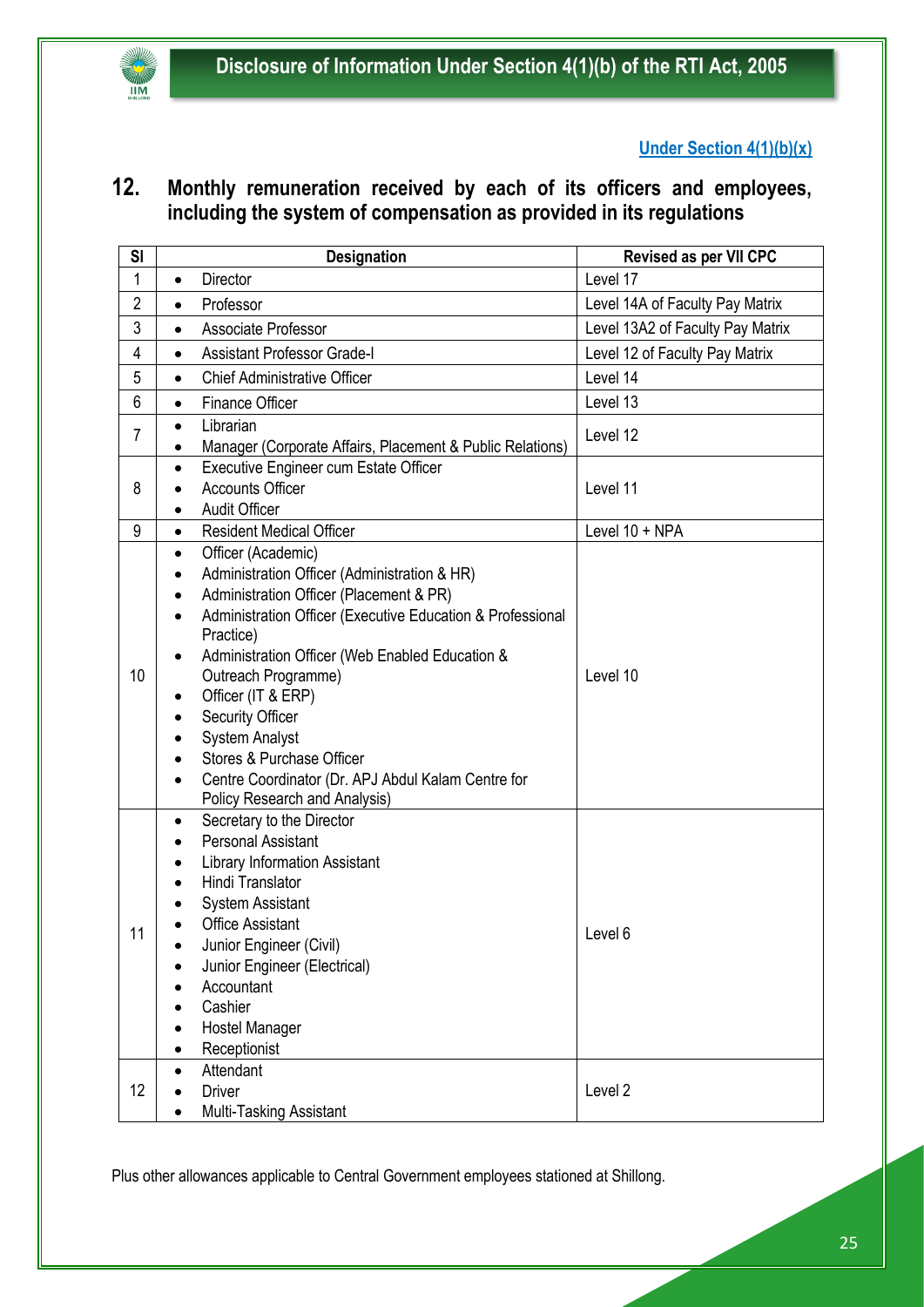$\overline{\text{IIM}}$ 

# **Under Section 4(1)(b)(xi)**

# **13. Budget allocated to each of its agency, indicating the particulars of all plans, proposed expenditures and reports on disbursements made;**

| SI.            | <b>Head of Account</b>                         |                 | <b>Rupees in Lakhs</b> |
|----------------|------------------------------------------------|-----------------|------------------------|
|                | A. REVENUE EXPENDITURE                         | R.E for 2019-20 | <b>B.E</b> for 2020-21 |
| 1              | <b>Establishment Expenses</b>                  | 1549.78         | 2192.92                |
| $\overline{2}$ | <b>Academics Expenses</b>                      | 1008.51         | 1248.10                |
| 3              | <b>Administrative &amp; Operating Expenses</b> | 1513.10         | 1865.27                |
|                | (A) Sub Total                                  | 4071.39         | 5306.32                |
|                |                                                |                 |                        |
|                | <b>B. CAPITAL EXPENDITURE</b>                  |                 |                        |
| 1              | <b>Permanent Campus Construction Assets</b>    | 1953.00         | 11955.32               |
| $\overline{2}$ | Permanent Campus other Capital Assets          | 1596.00         | 2933.76                |
| 3              | <b>Other Capital Assets</b>                    | 488.72          | 986.55                 |
|                | (B) Sub Total                                  | 4037.72         | 15875.63               |
|                | TOTAL: $(A + B)$                               | 8109.11         | 21181.95               |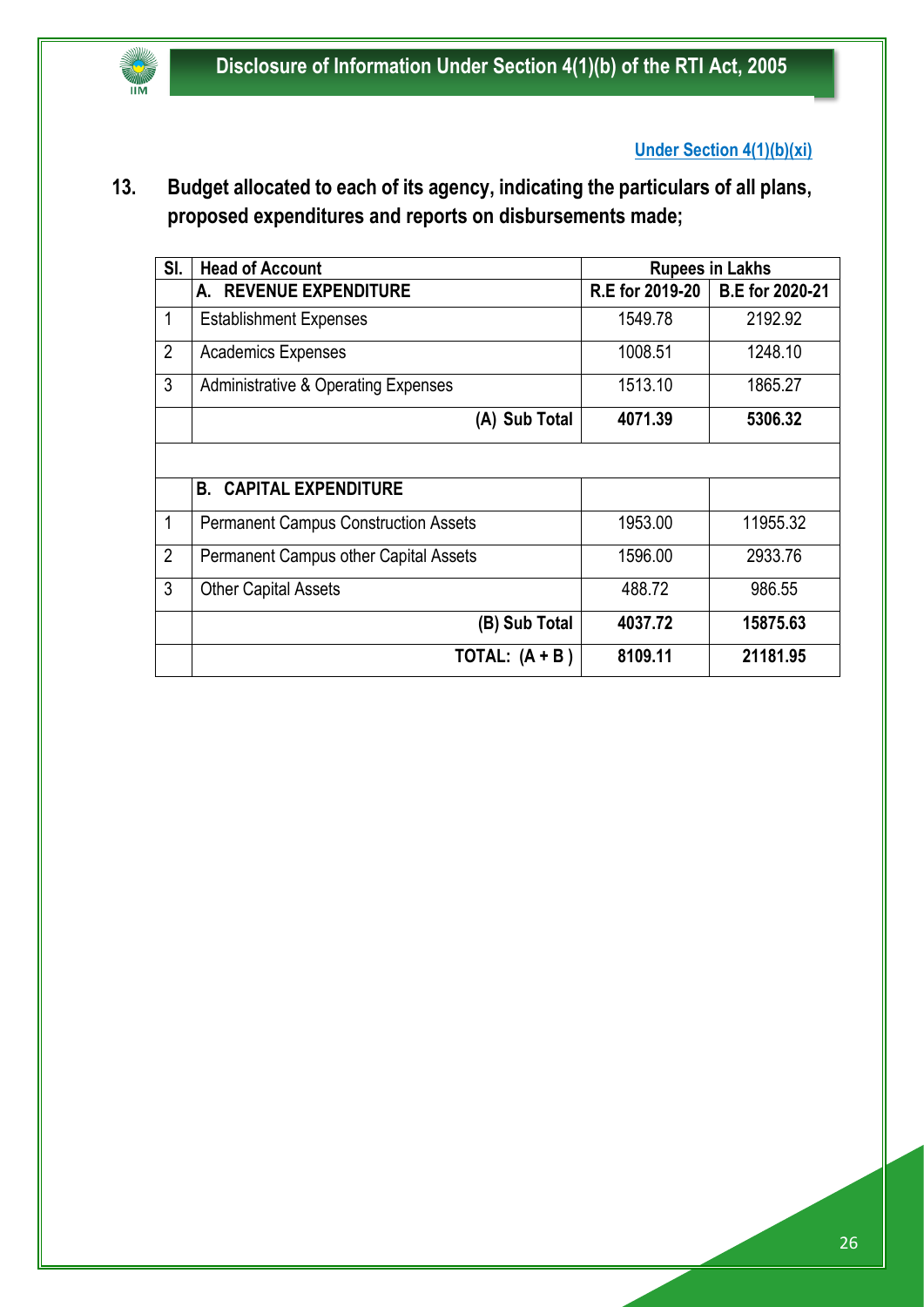

**Under Section 4(1)(b)(xii)**

# **14. Manner of execution of subsidy programmes, including the amounts allocated and the details of beneficiaries of such programmes**

There are no subsidies provided by the Institute. However, the Institute has a Need Based Scholarship Scheme operated from its Corpus Fund for the PGP students coming from weak economic background who are in dire need of financial support. It is the endeavour of the Institute that such students should not be denied the opportunity to pursue the Post Graduate Programme for want of adequate financial resources.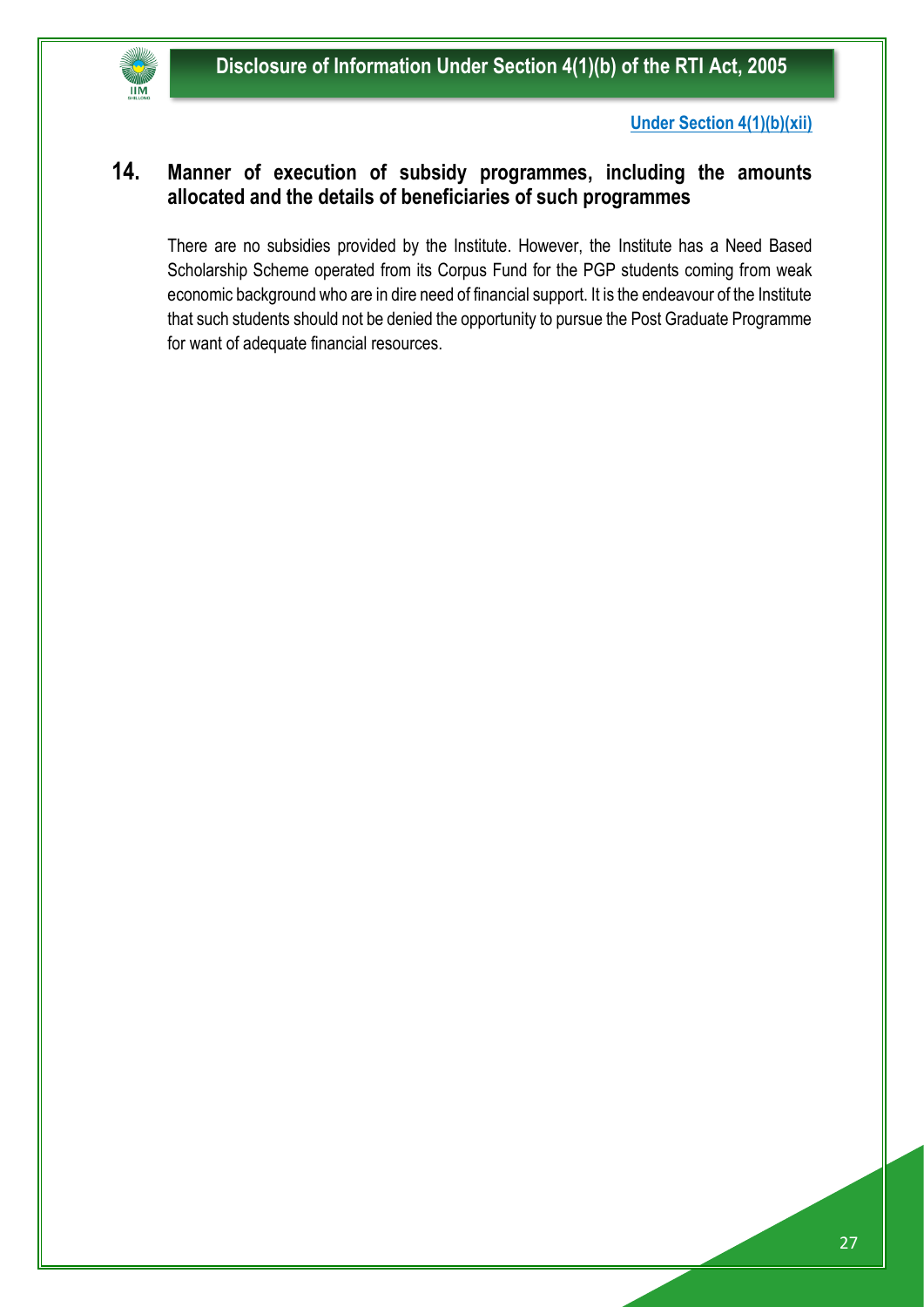

**Under Section 4(1)(b)(xiii)**

**15. Particulars of recipients of concessions, permits or authorizations granted by it.**

The Institute is registered under Section 10(23C)(vi) of the Income-tax Act, 1961.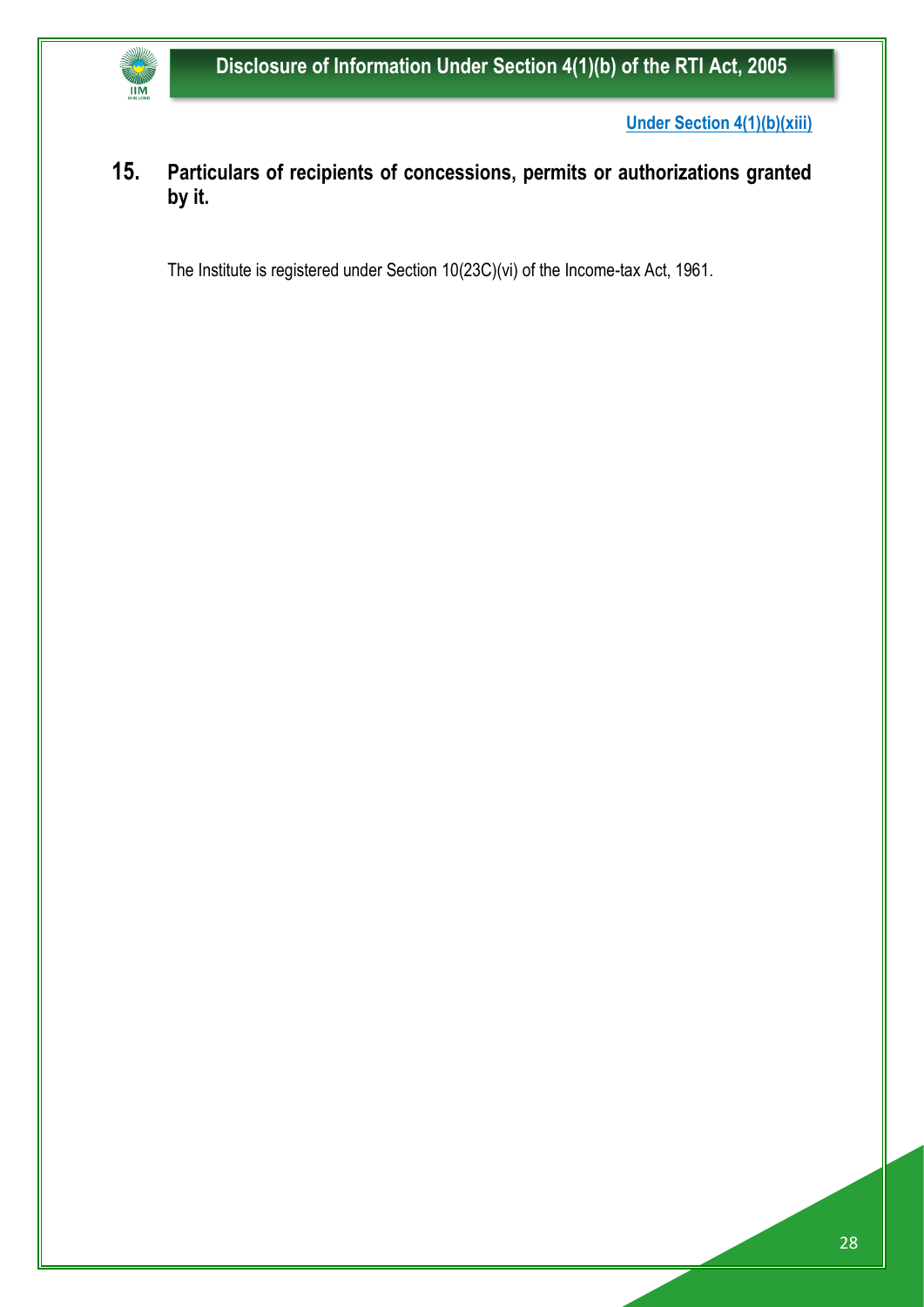**Under Section 4(1)(b)(xiv)**

# **16. Details in respect of the information, available to or held by it, reduced in an electronic form**

All relevant information about the Institute activities are regularly updated on the website of the Institute.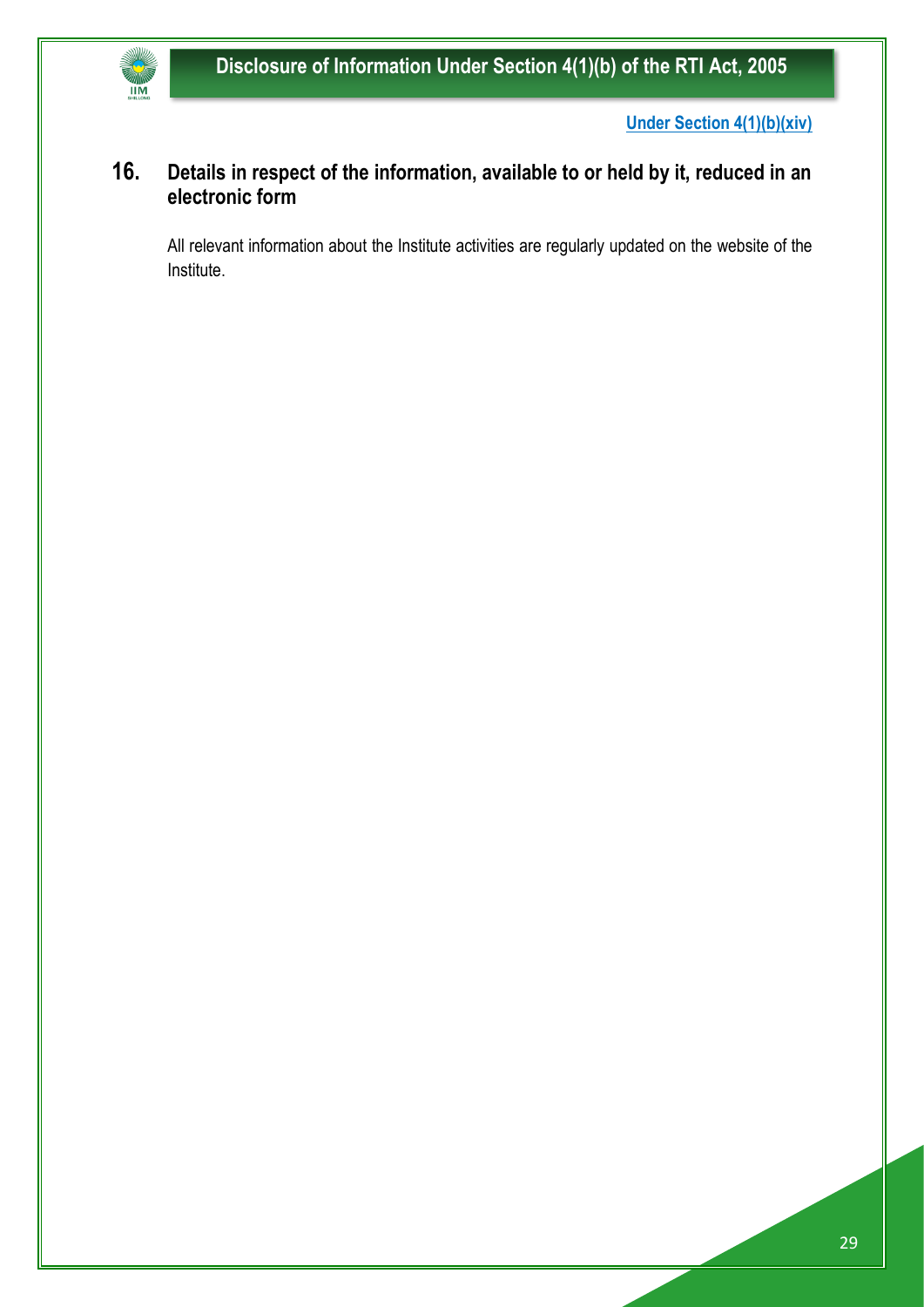

**Under Section 4(1)(b)(xv)**

# **17. Particulars of facilities available to citizens for obtaining information, including the working hours of a library or reading room, if maintained for public use**

Over and above the information available in the website, public can obtain relevant information from the institute functionaries who are heading different offices/programmes.

The Institute working hours is from 9.00am to 5.30pm (Monday to Friday).

The Institute remains closed on Saturdays, Sundays, Closed Holidays (as per selected holiday list of the Government of India) and Local holidays (as per selected holiday list of the State Government of Meghalaya).

Use of Library is restricted to the public except on prior permission.